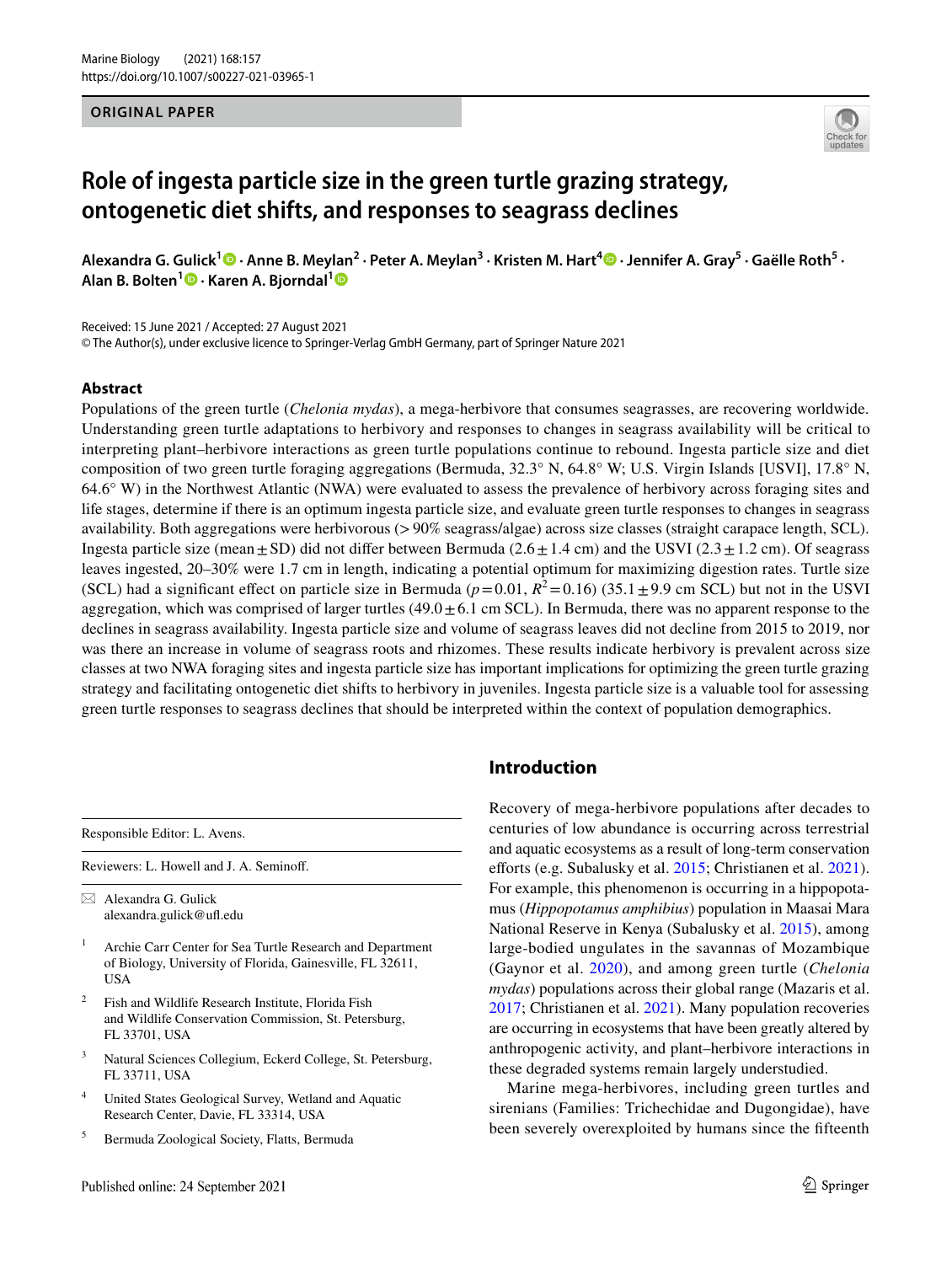century and were once the primary consumers of seagrass biomass worldwide (Bjorndal [1997;](#page-11-0) Domning [2001\)](#page-12-3). Green turtle populations in the Caribbean alone are estimated to have been reduced by 97% from historic levels (Jackson et al. [2001](#page-12-4)), and, until recently, were ecologically extinct throughout much of their global range.

Long-term conservation efforts over the past few decades are resulting in the recovery of many green turtle populations around the world (Chaloupka et al. [2008;](#page-11-1) Weber et al. [2014](#page-13-1); Mazaris et al. [2017\)](#page-12-2) and the return of some seagrass meadows to a natural grazed state. However, seagrasses are rapidly declining globally due to several anthropogenic threats, including eutrophication, climate change, and coastal development (Orth et al. [2006](#page-13-2); Waycott et al. [2009](#page-13-3); Grech et al. [2012\)](#page-12-5). Rebounding green turtle populations and the return of many seagrass meadows to a natural grazed state have raised concerns that some meadows may become overgrazed (Fourqurean et al. [2010,](#page-12-6) [2019;](#page-12-7) Kelkar et al. [2013](#page-12-8); Christianen et al. [2014\)](#page-11-2) with concomitant loss of some ecosystems services (Heithaus et al. [2014](#page-12-9); Atwood et al. [2015](#page-11-3); James et al. [2020\)](#page-12-10). Although recent efforts continue to reveal important insight into seagrass responses to increased grazing pressure by green turtles (e.g. Johnson et al. [2017,](#page-12-11) [2020](#page-12-12); Christianen et al. [2019](#page-11-4); Gulick et al. [2020](#page-12-13), [2021](#page-12-14); Rodriguez and Heck [2020](#page-13-4); Scott et al. [2020\)](#page-13-5), an understanding of green turtle adaptations to herbivory and adaptations for maintaining forage will be essential to interpreting green turtle–seagrass interactions as marine ecosystems continue to change.

Green turtles are the only herbivorous marine turtle, consuming mostly seagrasses and algae throughout much of their global range (Mortimer [1981;](#page-13-6) Esteban et al. [2020](#page-12-15)). Omnivory in this species can also occur (e.g. Seminoff et al. [2002;](#page-13-7) Cardona et al. [2009;](#page-11-5) Williams et al. [2014](#page-13-8); Burgett et al. [2018](#page-11-6); Howell and Shaver [2021](#page-12-16)), particularly in foraging aggregations that utilize colder habitats near the limits of their range (Esteban et al. [2020](#page-12-15)). There is also a shift from omnivory to herbivory (Reich et al. [2007](#page-13-9); Jones and Seminoff  $2013$ ; Burgett et al.  $2018$ ) associated with the ontogenetic habitat shift that occurs when green turtles recruit from oceanic habitats to neritic habitats (Bolten [2003](#page-11-7); Reich et al. [2007](#page-13-9); Arthur et al. [2008](#page-11-8)).

In the Northwest Atlantic (NWA), juvenile green turtles recruit to neritic habitats at a body size of 20–25 cm and shift to seagrass-dominated diets (Bjorndal [1997\)](#page-11-0). Green turtles in the NWA consume primarily *Thalassia testudinum* via a cultivation grazing strategy, in which they select distinct areas of seagrass, remove the upper/older portions of the seagrass leaves from the area and allow them to float away, and then repeatedly crop the new growth at the leaf base when it reaches a few centimeters above the substrate (Bjorndal [1980;](#page-11-9) Williams [1988](#page-13-11)). Cultivation grazing increases the nitrogen content and reduces lignin of *T. testudinum* leaves, yielding a higher nutrient diet for the turtle (Bjorndal [1980](#page-11-9); Moran and Bjorndal [2007\)](#page-12-17). Repetitive cropping should also decrease ingesta particle size (Bjorndal [1980\)](#page-11-9), or the size of *T. testudinum* leaves ingested by green turtles. The ability to reduce ingesta particle size and increase the surface area exposed to microbial activity is critical to maximizing digestive efficiency and rates of fermentation in herbivores (Bjorndal et al. [1990](#page-11-10); Lanyon and Sanson [2006\)](#page-12-18), particularly in reptiles that lack the ability to masticate (Fritz et al. [2010](#page-12-19)). Ingesta particle size and mechanisms for reduction have been overlooked in previous green turtle diet studies. Because of the allometry between body size and head width (a proxy for gape width) in sea turtles (Herrel et al. [2002](#page-12-20); Marshall et al. [2014](#page-12-21)), green turtles should be capable of increasing bite size as they grow, similar to other herbivores (Shipley et al. [1994\)](#page-13-12). Reducing ingesta particle size via small bite size and/or cultivation grazing may optimize the green turtle foraging strategy by allowing energy requirements to be met on a low nutrient diet and may be critical to facilitating the transition to herbivory during the juvenile life stage.

Evaluating temporal and spatial trends in ingesta particle size, in addition to diet composition, may also be a potential tool for assessing green turtle responses to declines in seagrass availability at foraging sites. For example, if seagrass availability is declining and/or overgrazing by green turtles is occurring at a foraging site, the following should be observed in green turtle gut contents over time: (1) a decrease in ingesta particle size as the availability of seagrass tissue becomes limited; (2) a narrower range of values for ingesta particle size; (3) a decline in percent volume of seagrass leaves; (4) an increase in percent volume of seagrass roots and rhizomes (see Christianen et al. [2014](#page-11-2)) and other food sources. Spatial diferences in ingesta particle size and diet composition within a green turtle foraging aggregation may also be useful for detecting changes in seagrass availability at foraging sites.

In light of green turtle recovery, evaluating ingesta particle size and diet composition of green turtle foraging aggregations will add important context for understanding the prevalence of herbivory across foraging sites and life stages, the implications of ingesta particle size for supporting herbivory and green turtle growth rates, and how green turtles may respond to changes in seagrass availability. Although diet has been described for green turtles in the NWA (e.g. Mortimer [1981;](#page-13-6) Williams et al. [2014;](#page-13-8) Stringell et al. [2016](#page-13-13); Herren et al. [2018](#page-12-22); Burgett et al. [2018;](#page-11-6) Howell and Shaver [2021](#page-12-16)) and worldwide (see review by Esteban et al. [2020](#page-12-15)), no studies have evaluated ingesta particle size, and most have focused on foraging aggregations near the regional limits of the species' range.

In this study, we examined esophagus and stomach contents collected from juvenile green turtles in Bermuda and the U.S. Virgin Islands (USVI) to address the following: (1)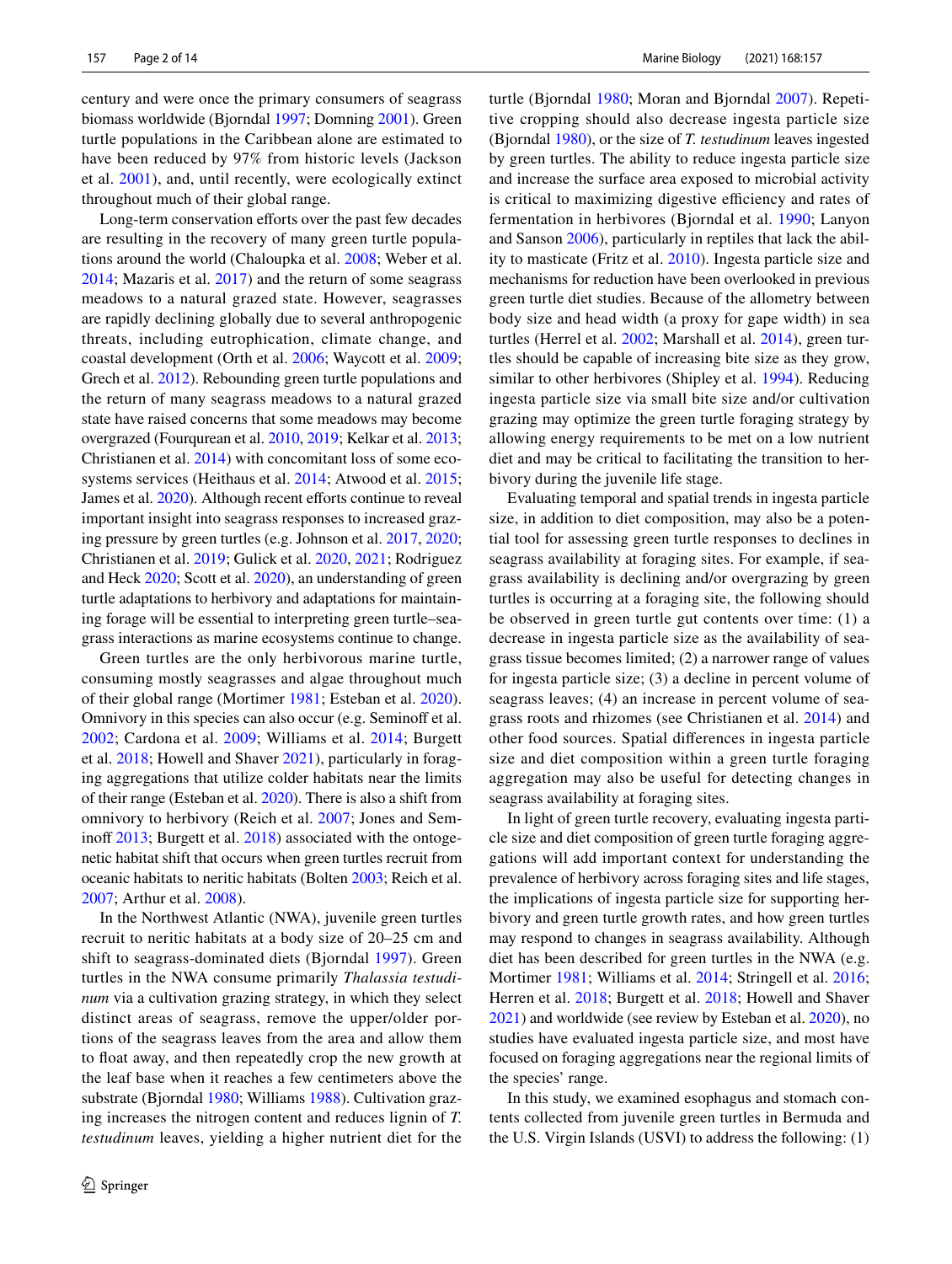Compare diet composition and ingesta particle size between aggregations in the center (USVI) and northern limit (Bermuda) of the species' range in the NWA; (2) Determine if there is a potential optimum ingesta particle size for green turtles on seagrass diets; (3) Evaluate temporal changes and spatial diferences in diet and ingesta particle size to assess green turtle responses to seagrass declines in Bermuda, using the USVI as a reference site.

# **Methods**

#### **Study areas**

The Bermuda Platform (32.3° N, 64.8° W) in the Northwest Atlantic (NWA) surrounds the oceanic archipelago of Bermuda, and is approximately 1100 km off the eastern coast of the United States. The shallow platform has a subtropical climate and supports a variety of marine ecosystems, including seagrass meadows (depth range 0–15 m) that are dominated by *Thalassia testudinum* and *Syringodium fliforme*, and also support *Halophila decipiens* and *Halodule* sp. (Murdoch et al. [2007;](#page-13-14) Manuel et al. [2013\)](#page-12-23). The species of *Halodule* that occurs in Bermuda has not been confrmed (see Manuel et al. [2013](#page-12-23)). Seagrasses are declining across the Bermuda Platform (Murdoch et al. [2007;](#page-13-14) Fourqurean et al. [2010](#page-12-6)), including meadows dominated by *T. testudinum* and *S. fliforme*. The Bermuda Platform provides critical foraging and developmental habitat for juvenile green turtles (Meylan et al. [2011\)](#page-12-24) and is near the northern limit of the species' range. This site is associated with the ontogenetic diet shift that occurs when oceanic juvenile green turtles recruit to neritic foraging grounds (Meylan et al. [2011](#page-12-24); Burgett et al. [2018\)](#page-11-6).

Buck Island Reef National Monument (BIRNM) (17.8° N,  $64.6^\circ$  W) is a federal marine protected area off the coast of St. Croix, U.S. Virgin Islands (USVI) in the eastern Caribbean. The monument boundaries encompass an uninhabited island  $(0.71 \text{ km}^2)$  and 76.3 km<sup>2</sup> of tropical marine habitats, including seagrass meadows (Pittman et al. [2008](#page-13-15)). Seagrass meadows at this site are relatively stable in longterm coverage area (Kendall et al. [2004;](#page-12-25) Pittman et al. [2008](#page-13-15)), are distributed across shallow and deep habitats (depth range 3–10 m), and are dominated by *T. testudinum* (Gulick et al. [2020](#page-12-13), [2021](#page-12-14)). *Syringodium fliforme* and *Halodule wrightii* are also common at this site. While seagrass meadows at BIRNM are relatively pristine and do not experience the efects of anthropogenic-driven events such as shoreline erosion, eutrophication, or physical damage (i.e. anchoring), the early presence of an invasive seagrass (*Halophila stipulacea*) was documented during 2017 (National Park Service, unpublished data) at the time of sample collection for this study. BIRNM is an important foraging and nesting site for

green turtles and is centrally located within the species' range in the NWA. Seagrass meadows at BIRNM support an increasing foraging aggregation of juvenile and adult green turtles throughout the year (Hart et al. [2017;](#page-12-26) Griffin et al. [2020](#page-12-27); National Park Service, unpublished data). Prior to our study, green turtle diets at BIRNM had not been assessed beyond broad categories and consisted primarily of native seagrasses (Daniels and Hart [2016](#page-12-28)).

#### **Sample collection**

In Bermuda, green turtle esophagus and stomach contents were collected via necropsy from green turtles  $(n=47)$  that stranded during 2015–2019. The following parameters were collected for each turtle: straight carapace length  $(SCL_{min};$ cm), mass (kg), sex, stranding location, and turtle condition.  $SCL_{min}$  was measured from the midpoint of the anterior nuchal scute to the midpoint between the last pair of marginal scutes ( $SCL_{min}$  in Bolten [1999\)](#page-11-11). Sex was determined by examination of the gonad; a magnifying lens was used for smaller individuals. Because precise locations of foraging areas for stranded turtles could not be determined, stranding location was binned based on the coastline or sound in which the individual stranded as follows: Castle Harbour, Great Sound, Harrington Sound, Northern Coast, St. Georges Harbour, Western Coast, and undetermined. Stranding location was collected to assess whether spatial diferences in diet and ingesta particle size could be a useful tool for evaluating green turtle responses to changes in seagrass availability. Because turtles likely drifted prior to collection (Cook et al. [2021\)](#page-12-29), and stranding locations may not necessarily correspond to an individual's foraging area, we used caution when interpreting our results relating to spatial effects on diet and particle size. Turtle condition at time of stranding was visually classified as alive  $(n=11)$ , freshly dead  $(n=22)$ , or moderately decomposed  $(n=14)$ —gut content samples were collected postmortem. Individuals found alive at time of stranding died naturally within 1–2 days of the stranding date. Entire contents of the esophagus and stomach were collected during necropsy, as long as both digestive regions were intact (i.e. no damage or severe decomposition). Of the sampled turtles, diet contents were collected from individuals as follows: esophagus and stomach (*n*=32), esophagus only  $(n=3)$ , stomach only  $(n=12)$ . Samples were stored in 95% ethanol. Stranded turtles that had clearly succumbed to chronic health issues were not sampled.

In the USVI, esophagus contents were collected from live-captured green turtles (*n*=31) via esophageal lavage during 2017–2018. The following parameters were collected from each turtle: SCL*<sup>n</sup>*−*<sup>t</sup>* (cm), mass (kg), sex, and capture location. Sex and capture location were excluded from our analysis because sex could not be visually determined due to the immature status of most turtles, and the majority of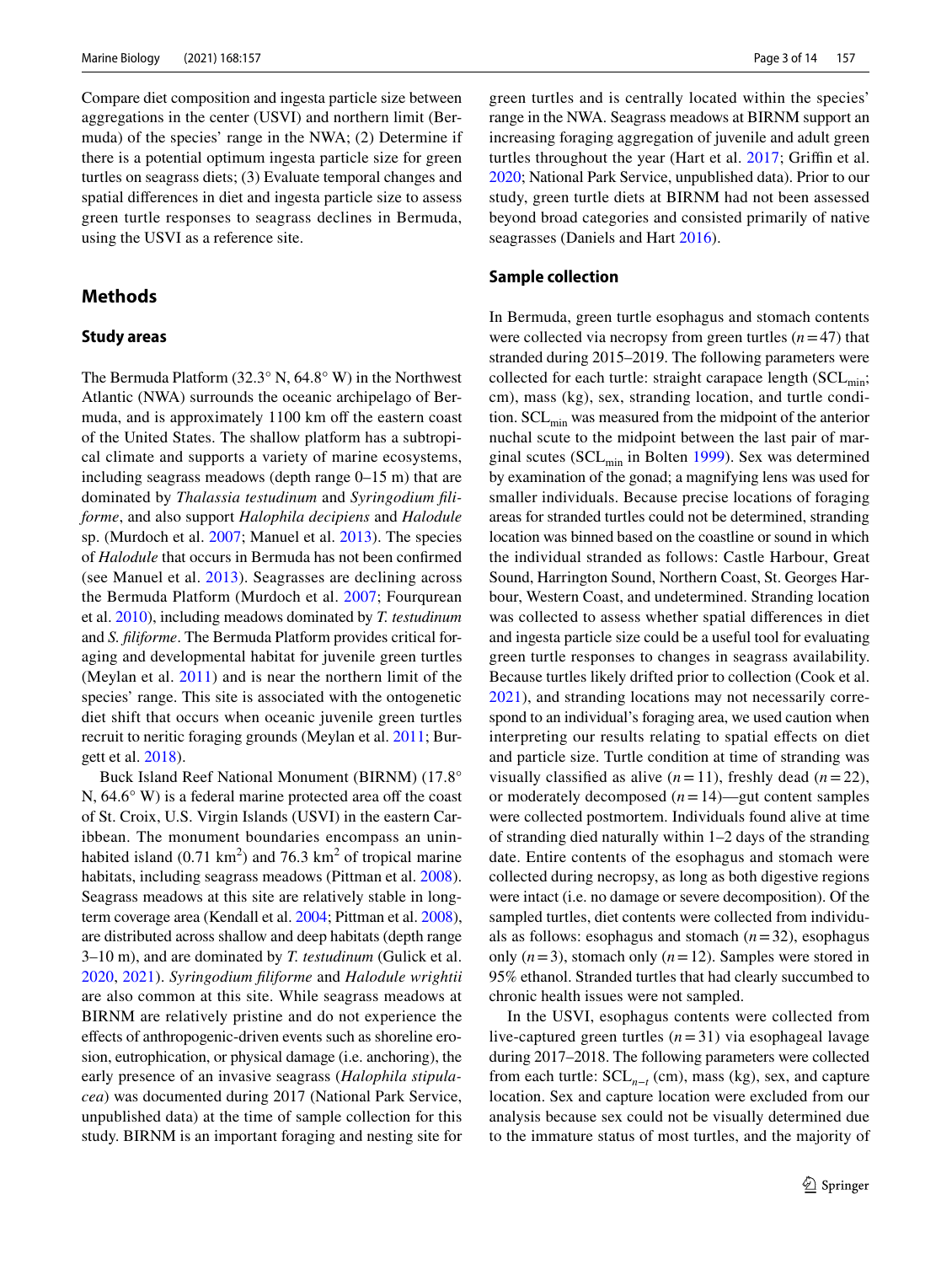turtles were captured at the same capture location. SCL*<sup>n</sup>*−*<sup>t</sup>* was measured from the midpoint of the anterior nuchal scute to the tip of the longest posterior marginal scute (SCL*<sup>n</sup>*−*<sup>t</sup>* in Bolten [1999](#page-11-11)) and converted to  $SCL_{min}$  using the formula provided in Meylan et al. [\(2011\)](#page-12-24). Esophagus samples  $(n=31)$  were stored in salt water and frozen the day of collection. Although the collection methods for diet samples difered between Bermuda (entire esophagus and stomach contents from necropsies of stranded turtles) and the USVI (esophageal lavage contents from live turtles), we do not think these diferences afect our conclusions.

#### **Diet composition and ingesta particle size**

Each diet sample was rinsed with deionized water through a fne-mesh (1 mm) sieve and the components identifed to the lowest possible taxonomic level using a magnifying lamp. Seagrasses were identifed to species and included *Thalassia testudinum*, *Syringodium filiforme*, *Halodule wrightii* (*Halodule* sp. for Bermuda), and *Halophila stipulacea* (invasive in USVI). Recovered algae were often broken down and only distinguishable to the phylum level (*Chlorophyta, Rhodophyta*). Animal matter was present in trace amounts  $(< 0.1$  mL) and grouped into Invertebrata (tunicates, sponges, molluscs) and Vertebrata (fsh). We did not identify specifc taxa for animal matter given its presence in trace amounts—gelatinous invertebrates were not detected. Mangrove tissue (fragments of leaves and propagules) and unidentifed tissue (plant and animal combined) were also present in trace amounts. Volume of each sample and its respective diet components were determined via water displacement in graduated cylinders to the nearest 0.1 mL. Percent volume (mean  $\pm$  standard deviation, coefficient of variation), frequency of occurrence (% frequency), and index of relative importance (IRI) were determined for each diet component. IRI was calculated using the modifed formula for herbivores provided by Bjorndal et al. ([1997\)](#page-11-12); this index is a reliable measure for ranking relative importance of diet categories because it integrates frequency of occurrence and volume. For Bermuda samples, percent volume of diet components was determined by combining esophagus and stomach samples from each turtle because there was no difference in the percent volume of diet components between the two regions.

Ingesta particle size of ingested *T. testudinum* leaves, if present, was determined by measuring the length (to the nearest 0.1 cm) of up to 30 randomly selected leaves in each esophagus and stomach sample for each turtle. We focused our measurements of particle size on only *T. testudinum* leaves because it is the dominant seagrass species (van Tus-senbroek et al. [2014](#page-11-13)) and primary diet item for green turtles in the NWA (see review by Esteban et al. [2020](#page-12-15)). All leaves in a sample were measured if fewer than 30 were available.

Leaf width (to the nearest 0.1 cm) was also measured (Fig. S2), but because leaf width was relatively constant (range 0.2–1.0 cm) when compared to leaf length, we assumed it was unlikely to affect turtle bite size and thereby simplified "ingesta particle size" to refer to leaf length only. Measurements of ingested *T. testudinum* leaves recovered from the esophagus and stomachs of green turtles is a reliable metric for ingesta particle size. Like all reptiles, green turtles do not masticate (Fritz et al. [2010\)](#page-12-19) and the signifcant breakdown of cellulose, the major structural carbohydrate in seagrass leaves, does not occur until food items reach the cecum and colon and are digested via microbial hindgut fermentation (Bjorndal [1979\)](#page-11-14). For Bermuda samples, ingesta particle size was determined by combining measurements from the esophagus and stomachs of individuals because there was no diference in *T. testudinum* leaf length or leaf width between digestive regions.

#### **Head width and body size**

To aid in the interpretation of our results for the efects of SCLmin on ingesta particle size, we used a long-term dataset from a green turtle foraging aggregation in Union Creek, Great Inagua, Bahamas (21.2° N, 73.6° W) to evaluate the relationship between green turtle  $(n=616)$  head width (cm) and  $SCL_{min}$  (cm). Head width is a proxy for gape width (Herrel et al. [2002](#page-12-20); Marshall et al. [2014](#page-12-21)), which is known to afect bite size and ingesta particle size in other herbivores (e.g. Shipley et al. [1994](#page-13-12)). Head width was measured across the widest part of the head of each turtle.  $SCL_{min}$  was measured from the midpoint of the anterior nuchal scute to the midpoint between the last pair of marginal scutes  $(SCL_{min})$ in Bolten [1999\)](#page-11-11). Head width was not measured in Bermuda and USVI.

#### **Statistical analysis**

Analyses were performed in R version 4.0.1 (R Core Team, [2020\)](#page-13-16) using the 'dplyr' package (Wickham et al. [2020](#page-13-17)). Non-parametric tests of group diferences (Mann–Whitney *U* Tests) were used to compare green turtle diet composition (percent volume) and ingesta particle size (*T. testudinum* leaf length) between Bermuda and the USVI. The distributions of particle size at each site were also compared using a Kolmogorov–Smirnov test.

The effects of year, stranding location, sex, and  $SCL_{min}$ (5-cm bins) on percent volume of diet items in Bermuda were assessed using nonparametric tests of group diferences [Kruskal Wallis Rank Sums with Dunns (posthoc) Tests]. In the USVI, effects of year and  $SCL_{min}$  on percent volume of diet items were assessed using Mann–Whitney *U* Tests and Kruskal–Wallis Rank Sums with Dunns Tests, respectively. Similarly, the efects of year and stranding location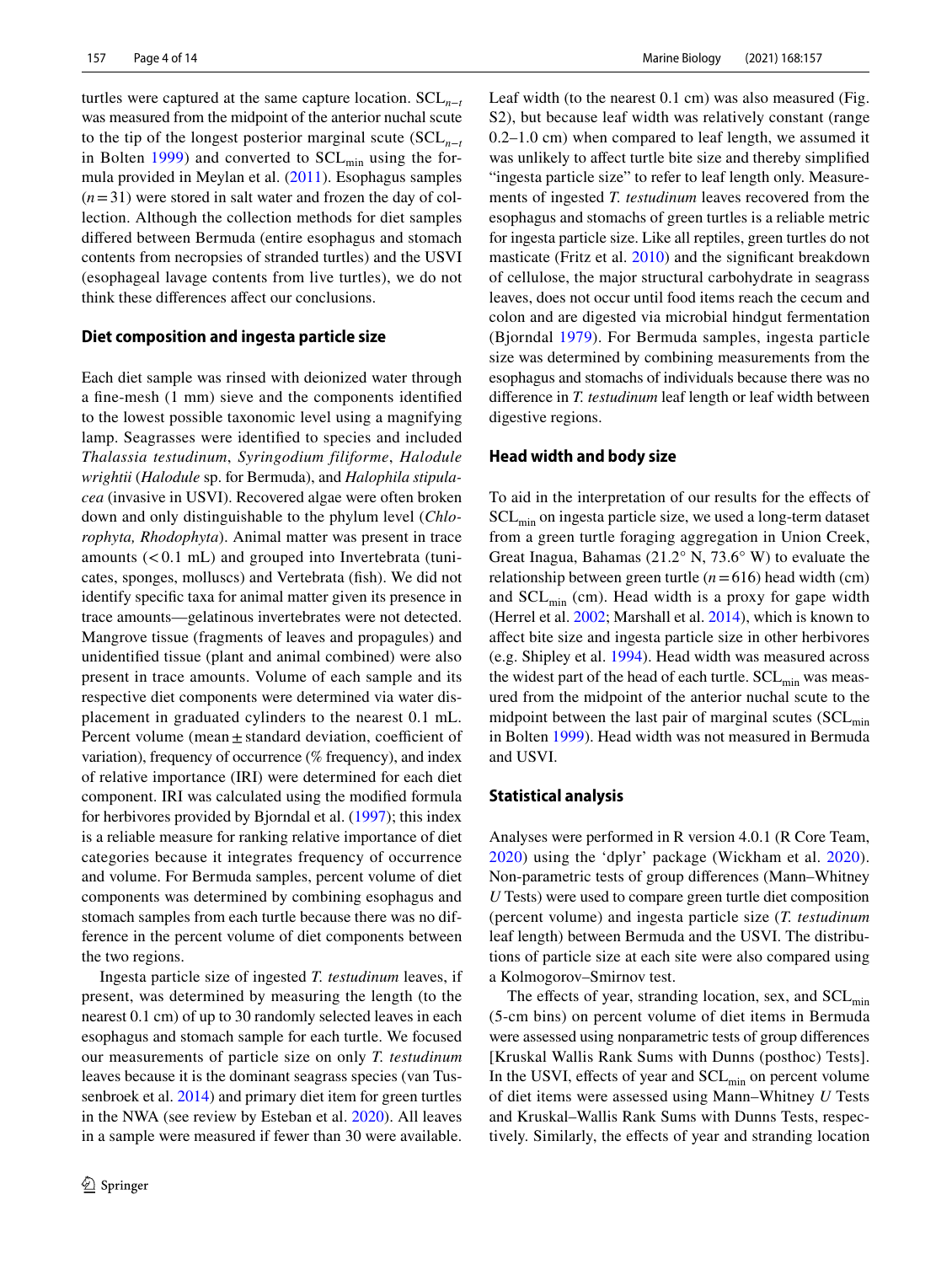(Bermuda only) on ingesta particle size at each site were evaluated using Kruskal Wallis and Mann–Whitney Tests. Effect of  $SCL_{min}$  on ingesta particle size was evaluated using linear regression models. Because there was a strong relationship between  $SCL_{min}$  and body mass for both aggregations (Fig. S1), the efects of mass on diet composition and ingesta particle size were not assessed. The relationship between maximum head width and  $SCL_{min}$  in green turtles from a foraging aggregation in The Bahamas was evaluated using linear regression.

# **Results**

#### **Characterization of green turtles**

Green turtle diet in Bermuda was characterized through the analysis of esophagus and stomach contents recovered from stranded turtles. Esophagus and stomach samples were combined for individuals that had both samples because there was no diference in the percent volume of diet components between the two gut regions. Diet samples were collected from 47 individuals during 2015–2019 (2015, *n*=5; 2016, *n*=8; 2017, *n*=13; 2018, *n*=14; 2019, *n*=7), of which, 24 individuals were females, 18 males, and 5 undetermined. Mean  $(\pm SD)$  SCL<sub>min</sub> of Bermuda green turtles was  $35.1 \pm 9.9$  cm (range 21.4–58.4; median 32.2) (Fig. [1a](#page-4-0)). Mean turtle mass was  $6.1 \pm 5.7$  kg (range 0.9–20.9; median 3.7). The numbers of individuals sampled by stranding location are as follows: Castle Harbour (*n*=4), Great Sound (*n*=16), Harrington Sound (*n*=3), Northern Coast (*n*=6), St. Georges Harbour (*n*=4), Western Coast (*n*=10), and undetermined  $(n=4)$ .

Green turtle diet in the USVI was evaluated through the analysis of esophagus contents collected by lavage from live-captured turtles. Diet samples were collected from 31 individuals during 2017 (*n*=11) and 2018 (*n*=20). Mean  $SCL_{min}$  of USVI green turtles was  $49.0 \pm 6.1$  cm (range

39.2–60.7; median 48.6) (Fig. [1](#page-4-0)b). Mean turtle mass was  $16.8 \pm 7.0$  kg (range 7.5–33.5; median 15.2).

#### **Diet composition**

Diet of Bermuda green turtles is largely herbivorous (94% seagrass and algae) (Table [1\)](#page-5-0). Seagrasses constituted  $92 \pm 21\%$  volume (100% frequency) of the diet, with *T. testudinum* leaves  $(41 \pm 45\%$  volume; 75% frequency; 53.0 IRI) and *S. filiforme* leaves  $(35 \pm 42\% \text{ volume}; 55\% \text{ frequency};$ 33.6 IRI) as the dominant items. Root and rhizome tissue from *T. testudinum* occurred in 26% of Bermuda diet samples, but made up only  $8 \pm 22\%$  of the volume. Algae comprised  $2 \pm 14\%$  volume of the diet, with *Chlorophyta* spp. (including *Halimeda* spp.) as the dominant phylum present. Animal matter, primarily invertebrate tissue (tunicates, sponges, molluscs), accounted for  $5 \pm 17\%$  volume of the diet and was low in relative importance (2.6 IRI). Vertebrate tissue from a single fsh was detected in the digestive tract of one turtle. Trace amounts  $(< 0.1$  mL) of mangrove tissue (leaves and propagules) were also detected.

 $SCL_{\text{min}}$  and sex of green turtles did not affect diet composition (% volume) in Bermuda, and temporal and stranding location efects on diet composition during 2015–2019 were minimal. There was a significant effect of stranding location on percent volume of *Halodule* sp. leaves (*p*=0.03,  $df = 5$ ,  $\chi^2 = 12.0$ ; Kruskal–Wallis) and a marginal year effect on the percent volume of *S. filiforme* leaves ( $p = 0.05$ ,  $df = 4$ ,  $\chi^2$  = 9.3; Fig. [2](#page-6-0)c). There were no temporal or stranding location efects on percent volume of the primary diet item, *T. testudinum* leaves (Fig. [2a](#page-6-0)). In addition, percent volume of *T. testudinum* roots and rhizomes was not significantly affected by year or stranding location, but did exhibit an increasing trend during [2](#page-6-0)015–2019 ( $p = 0.08$ ,  $df = 4$ ,  $\chi^2 = 8.5$ ; Fig. 2b).

Green turtle diet in the USVI is also herbivorous (97% seagrass/algae; Table [1](#page-5-0)). Since green turtle diets prior to 2017 consisted mostly of native seagrasses (Daniels and Hart 2014) and the invasion of *H. stipulacea* was recent (estimated 2017; NPS unpublished data), we frst evaluated

<span id="page-4-0"></span>**Fig. 1** Size class frequency distribution of green turtles in **A** Bermuda (*n*=47) and **B** Buck Island Reef National Monument, St. Croix, U.S. Virgin Islands (*n*=31). Straight carapace length (SCL<sub>min</sub>) was measured from the midpoint of the anterior nuchal scute to the midpoint between the last pair of marginal scutes

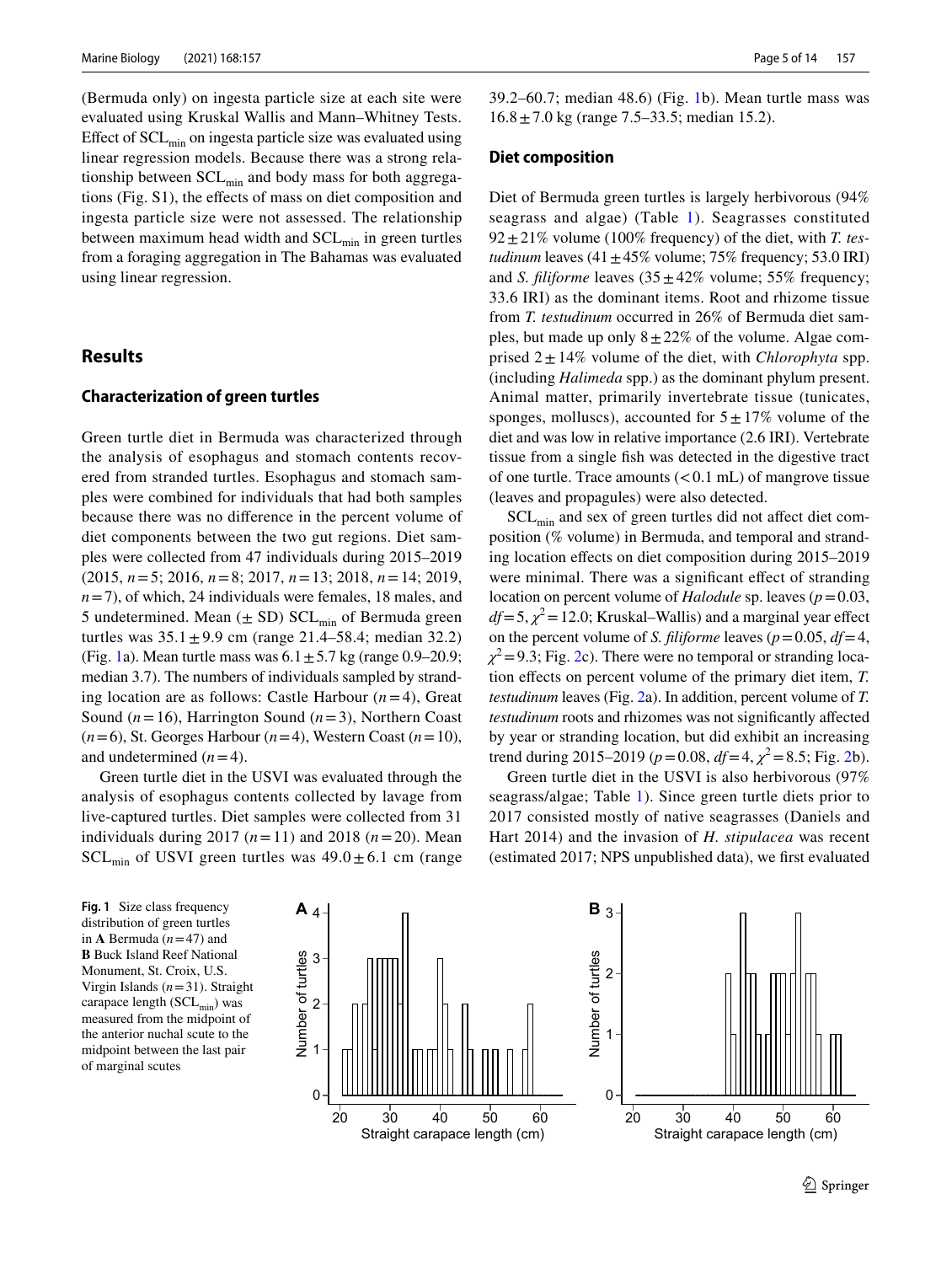| Diet item                  | Bermuda $(n=47)$    |              |                          | USVI $(n=31)$       |                  |                          | $\boldsymbol{p}$         | <b>USVI</b> ( $n = 29$ ) H. stipulacea<br>excluded |                |                          | $\boldsymbol{p}$ |
|----------------------------|---------------------|--------------|--------------------------|---------------------|------------------|--------------------------|--------------------------|----------------------------------------------------|----------------|--------------------------|------------------|
|                            | $\%$ vol            | $%$ freq     | IRI                      | $%$ vol             | $%$ freq         | IRI                      |                          | $%$ vol                                            | $%$ freq       | IRI                      |                  |
| Seagrass                   |                     |              |                          |                     |                  |                          |                          |                                                    |                |                          |                  |
| Thalassia testudinum       |                     |              |                          |                     |                  |                          |                          |                                                    |                |                          |                  |
| Leaves                     | $41 \pm 45$ (1.1)   | 74           | 53.0                     | $13 \pm 26$ (2.1)   | 32               | 6.2                      | < 0.01                   | $16 \pm 30$ (1.9)                                  | 34             | 8.9                      | < 0.01           |
| Rhizomes and roots         | $8 + 22(2.7)$       | 26           | 3.7                      | $\overline{0}$      | $\boldsymbol{0}$ | $\overline{0}$           | < 0.01                   | $\mathbf{0}$                                       | $\overline{0}$ | $\boldsymbol{0}$         | < 0.01           |
| Syringodium filiforme      |                     |              |                          |                     |                  |                          |                          |                                                    |                |                          |                  |
| Leaves                     | $35 \pm 42$ (1.2)   | 55           | 33.6                     | $18 \pm 23$ (1.3)   | 68               | 18.2                     | 0.61                     | $40 \pm 39$ (1.0)                                  | 72             | 45.7                     | 0.30             |
| Rhizomes and roots         | $0.3 \pm 1.0$ (3.0) | 17           | 0.1                      | $\mathbf{0}$        | $\boldsymbol{0}$ | $\overline{0}$           | 0.02                     | $\overline{0}$                                     | $\overline{0}$ | $\mathbf{0}$             | 0.02             |
| Halodule wrightii (or sp.) |                     |              |                          |                     |                  |                          |                          |                                                    |                |                          |                  |
| Leaves                     | $8 \pm 24$ (3.1)    | 47           | 6.3                      | $20 \pm 31$ (1.5)   | 74               | 23.2                     | < 0.01                   | $33 \pm 36$ (1.1)                                  | 79             | 41.2                     | < 0.01           |
| Rhizomes and roots         | $0.6 \pm 3.0$ (5.0) | 6            | 0.1                      | $\theta$            | $\boldsymbol{0}$ | $\overline{0}$           | 0.16                     | $\overline{0}$                                     | $\Omega$       | $\overline{0}$           | 0.17             |
| Halophila stipulacea       |                     |              |                          |                     |                  |                          |                          |                                                    |                |                          |                  |
| Leaves                     | $\mathbf{0}$        | $\mathbf{0}$ | $\mathbf{0}$             | $45 \pm 37(0.8)$    | 74               | 50.9                     | < 0.01                   | $\overline{\phantom{0}}$                           |                |                          |                  |
| Rhizomes and roots         | $\theta$            | $\Omega$     | $\overline{0}$           | $\Omega$            | $\mathbf{0}$     | $\boldsymbol{0}$         |                          |                                                    |                | $\overline{\phantom{0}}$ |                  |
| Total                      | $92 \pm 21(0.2)$    | 100          | $\overline{\phantom{m}}$ | $95 \pm 12(0.1)$    | 100              | $\overline{\phantom{0}}$ | 0.96                     | $89 \pm 20(0.2)$                                   | 100            | $\overline{\phantom{0}}$ | 0.59             |
| Algae                      |                     |              |                          |                     |                  |                          |                          |                                                    |                |                          |                  |
| Chlorophyta spp.           | $2 \pm 13(6.8)$     | 11           |                          | $0.5 \pm 1.3$ (2.9) | 13               | $\overline{\phantom{0}}$ | 0.69                     | $1 \pm 4$ (2.9)                                    | 14             | $\qquad \qquad -$        | 0.61             |
| Rhodophyta spp.            | $0.3 \pm 1.4$ (4.7) | 6            | $\overline{\phantom{m}}$ | $2 \pm 10 (5.6)$    | 3                | $\overline{\phantom{0}}$ | 0.57                     | $3 \pm 14$ (5.4)                                   | 3              | $\overline{\phantom{0}}$ | 0.62             |
| Total                      | $2 \pm 14$ (6.4)    | 15           | 0.6                      | $2 \pm 10(4.5)$     | 16               | 0.6                      | 0.78                     | $4 \pm 15$ (3.7)                                   | 17             | 1.2                      | 0.66             |
| Animal matter              |                     |              |                          |                     |                  |                          |                          |                                                    |                |                          |                  |
| Invertebrata               | $5 \pm 14$ (3.0)    | 28           | $\overline{\phantom{m}}$ | $1 \pm 3$ (1.9)     | 29               | $\overline{\phantom{0}}$ | 0.79                     | $5 \pm 9(1.9)$                                     | 31             | $\qquad \qquad -$        | 0.60             |
| Vertebrata                 | $0.6 \pm 4.3$ (6.9) | 2            | $\equiv$                 | $\theta$            | $\mathbf{0}$     | $\overline{\phantom{0}}$ | 0.43                     | $\overline{0}$                                     | $\overline{0}$ | $\qquad \qquad -$        | 0.45             |
| Total                      | $5 \pm 17(3.1)$     | 28           | 2.6                      | $1 \pm 3$ (1.9)     | 29               | 0.7                      | 0.79                     | $5 \pm 9(1.9)$                                     | 31             | 2.3                      | 0.60             |
| Other                      |                     |              |                          |                     |                  |                          |                          |                                                    |                |                          |                  |
| Mangrove                   | Trace $(3.7)$       | 9            | $\overline{0}$           | $\mathbf{0}$        | $\boldsymbol{0}$ | $\overline{0}$           | $\overline{\phantom{0}}$ | $\mathbf{0}$                                       | $\overline{0}$ | $\mathbf{0}$             |                  |
| Unidentified               | $0.2 \pm 0.5$ (3.3) | 21           | 0.1                      | $1 \pm 3$ (2.5)     | 19               | 0.3                      | 0.85                     | $3 \pm 7(2.6)$                                     | 21             | 0.9                      | 0.70             |

<span id="page-5-0"></span>**Table 1** Percent volume (mean  $\pm$  SD, (coefficient of variance)), frequency of occurrence (% freq), and index of relative importance (IRI) of diet categories for green turtles in Bermuda and U.S. Virgin Islands (USVI)

Bold values indicate  $p$ -values that are statistically significant ( $p < 0.05$ )

Animal matter includes invertebrates (tunicates, sponges, molluscs) and vertebrates (fsh); unidentifed refers to plant and animal matter combined; amounts less than 0.1 mL are classifed as "trace"; *H. stipulacea* is invasive to the Caribbean. *p* values correspond to site comparisons (Mann–Whitney)

the diet of USVI green turtles without considering the presence *H. stipulacea* (Table [1\)](#page-5-0) to facilitate comparison of the primary diet items to Bermuda. Without considering *H. stipulacea* (\* denotes units that exclude this species), seagrass leaves from *S. fliforme* (40±39% vol\*; 72% freq\*; 45.7 IRI\*), *H. wrightii*  $(33 \pm 36\% \text{ vol}^*; 79\% \text{ freq}^*; 41.2 \text{ IRI}^*),$ and *T. testudinum*  $(16 \pm 30\% \text{ vol}^*; 34\% \text{ freq}^*; 8.9 \text{ IRI}^*)$  are the primary diet items. When considering the presence of *H. stipulacea* (Table [1](#page-5-0)), green turtle diets are dominated by seagrass leaves from *H. stipulacea*  $(45 \pm 37\% \text{ vol}; 74\%$ freq; 50.9 IRI), *H. wrightii* (20±31% vol; 74% freq; 23.2 IRI), *S. fliforme* (18±23% vol; 68% freq; 18.2 IRI), and *T. testudinum*  $(13 \pm 26\% \text{ vol}; 32\% \text{ freq}; 6.2 \text{ IRI})$ . Root and rhizome tissue from seagrasses were not found in any of the samples. Algae constituted  $2 \pm 10\%$  volume of the diet, with *Rhodophyta* spp*.* as the dominant algae detected (specifc taxa were not identifed). Animal matter from invertebrates

(molluscs only) accounted for  $1\pm3\%$  volume of the diet; vertebrate tissue was not detected. Temporal efects on green turtle diet composition (% vol; *H. stipulacea* included), during 2017–2018 in the USVI were minimal, with a signifcant efect of year on percent volume of *H. wrightii* leaves  $(p=0.03, U=162;$  Mann–Whitney). SCL<sub>min</sub> did not affect diet composition.

Diet composition of green turtle foraging aggregations in Bermuda and USVI was very similar when assessed by broad diet categories (herbivorous; > 90% seagrass and algae). Although the use of two sample collection methods (gut contents collected from necropsies of stranded turtles versus esophageal lavage from live turtles) could have afected prey diversity, this would not have afected our overall conclusion that both aggregations are herbivorous because the breakdown of plant matter does not occur until food items reach the cecum and colon (Bjorndal [1979](#page-11-14)).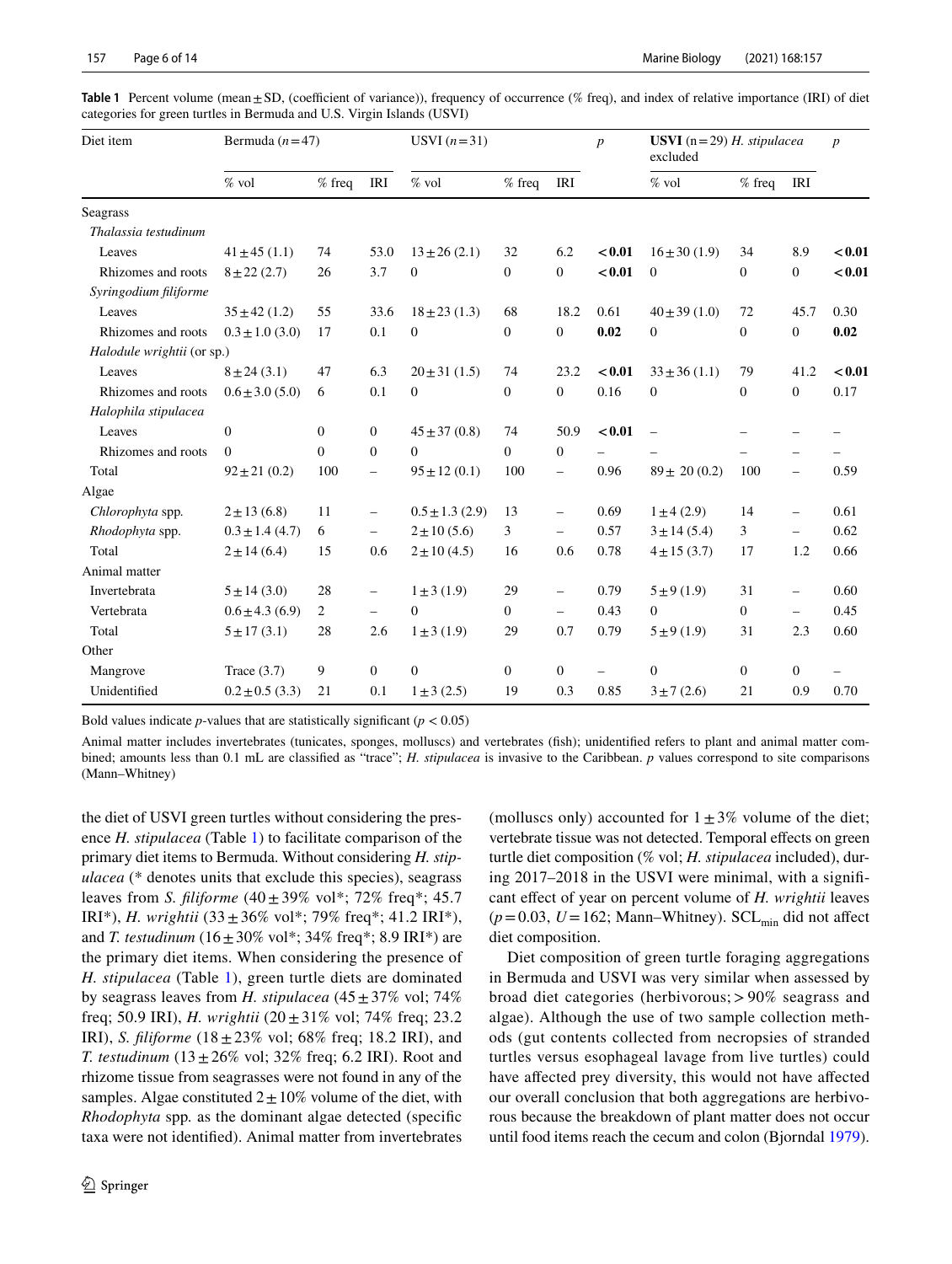

<span id="page-6-0"></span>**Fig. 2** Mean (± SD) percent volume by year of **A** *Thalassia testudinum* leaves, **B** *T. testudinum* rhizomes/roots, and **C** *Syringodium fliforme* leaves consumed by green turtles (*n*=47) in Bermuda. Esophagus and stomach contents were combined to determine percent volume of each diet component. There was no efect of year on percent volume of *T. testudinum* leaves ( $p=0.15$ ,  $df=4$ ,  $\chi^2=6.8$ ) or rhizomes/roots ( $p = 0.08$ ,  $df = 4$ ,  $\chi^2 = 8.5$ ), and a marginally significant effect on *S. filiforme* leaves ( $p=0.05$ ,  $df=4$ ,  $\chi^2=9.3$ ). Year effects were evaluated by Kruskal Wallis Rank Sums tests

Signifcant diferences in diet composition were found when comparing the % volume of specifc diet items between sites, particularly at the species level for ingested seagrasses (Table [1\)](#page-5-0). *Thalassia testudinum* leaves was a major item in Bermuda green turtle diets when compared to USVI green turtles (*p*<0.01; Table [1](#page-5-0)), whereas *H. wrightii* leaves\* was the most prevalent native seagrass species in USVI green turtles when compared to Bermuda  $(p < 0.01$ ; Table [1](#page-5-0)). Seagrass root and rhizome tissue was only present in green turtle

diets in Bermuda, and not in the USVI. Because there was no effect of SCL<sub>min</sub> on percent volume of seagrass root and rhizome tissue consumed by turtles in Bermuda, and the distribution of percent volume was evenly distributed across size classes, we do not believe the presence (or absence in the USVI) of belowground tissue in green turtle diets is a result of body size.

#### **Ingesta particle size**

Ingesta particle size of *T. testudinum* leaves averaged  $2.6 \pm 1.4$  cm ( $n = 1045$  particles collected from 33 turtles; range 0.1–10.0; median 2.2; mode 1.7) for Bermuda green turtles (Fig. [3](#page-7-0)a). Measurements for ingesta particle size collected from the esophagus and stomachs of individual turtles were combined because there was no diference in *T. testudinum* leaf length ( $p = 0.35$ ;  $U = 162$ ; Mann–Whitney) between the two regions. There was a signifcant efect of  $SCL_{min}$  ( $p = 0.01$ ,  $R^2 = 0.16$ ; Fig. [3](#page-7-0)c), year ( $p < 0.01$ ,  $df = 4$ ;  $\chi^2$  = 22.3; Kruskal–Wallis; Fig. [3d](#page-7-0)), and stranding location  $(p<0.01, df=5, \chi^2=48.4;$  Fig. [3](#page-7-0)e) on ingesta particle size in Bermuda. Despite the signifcant year efect, there was no apparent trend in particle size over time (Fig. [3d](#page-7-0)). And while there was a significant effect of stranding location on ingesta particle size, this efect seems to be driven by the greater variation in ingesta particle size in Great Sound relative to other locations (Fig. [3](#page-7-0)e).

Mean ingesta particle size for USVI green turtles was  $2.3 \pm 1.2$  cm ( $n = 89$  particles collected from nine turtles; range 0.5–6.6; median 2.0; mode 1.7; Fig. [3b](#page-7-0)). There was no effect of year or  $SCL_{\text{min}}$  on ingesta particle size in the USVI.

There was no diference in ingesta particle size between green turtle foraging aggregations in Bermuda and the USVI  $(p=0.14, D=0.13;$  Kolmogorov–Smirnov; Fig. [3a](#page-7-0), b). The mode for ingesta particle size was 1.7 cm for both aggregations, accounting for 20–30% of ingested leaves, indicating a potential optimum particle size for maximizing digestive efficiency for green turtles on seagrass diets. There was a significant linear effect of  $SCL_{\min}$  on ingesta particle size in Bermuda (Fig. [3c](#page-7-0)), but not in the USVI. This is likely due to the greater range in  $SCL_{min}$  values for Bermuda (Fig. [1](#page-4-0)a) than the USVI (Fig. [1b](#page-4-0)). When size range of Bermuda green turtles was limited to that of the USVI ( $>$  39 cm SCL<sub>min</sub>), there was no effect of  $SCL_{min}$  on particle size in Bermuda  $(p=0.84, R^2=0.01)$ . There was no difference in leaf width (Fig. S2) of ingested leaves between Bermuda ( $0.5 \pm 0.2$ ; range  $0.2-1.0$ ) and the USVI  $(0.5 \pm 0.1)$ ; range  $0.3-0.8$ ) (*p*=0.72, *W*=146; Mann–Whitney).

#### **Head width and body size**

Measurements ( $n=616$ ) of maximum head width and SCL<sub>min</sub> were obtained from 442 green turtles during 1986–2008 in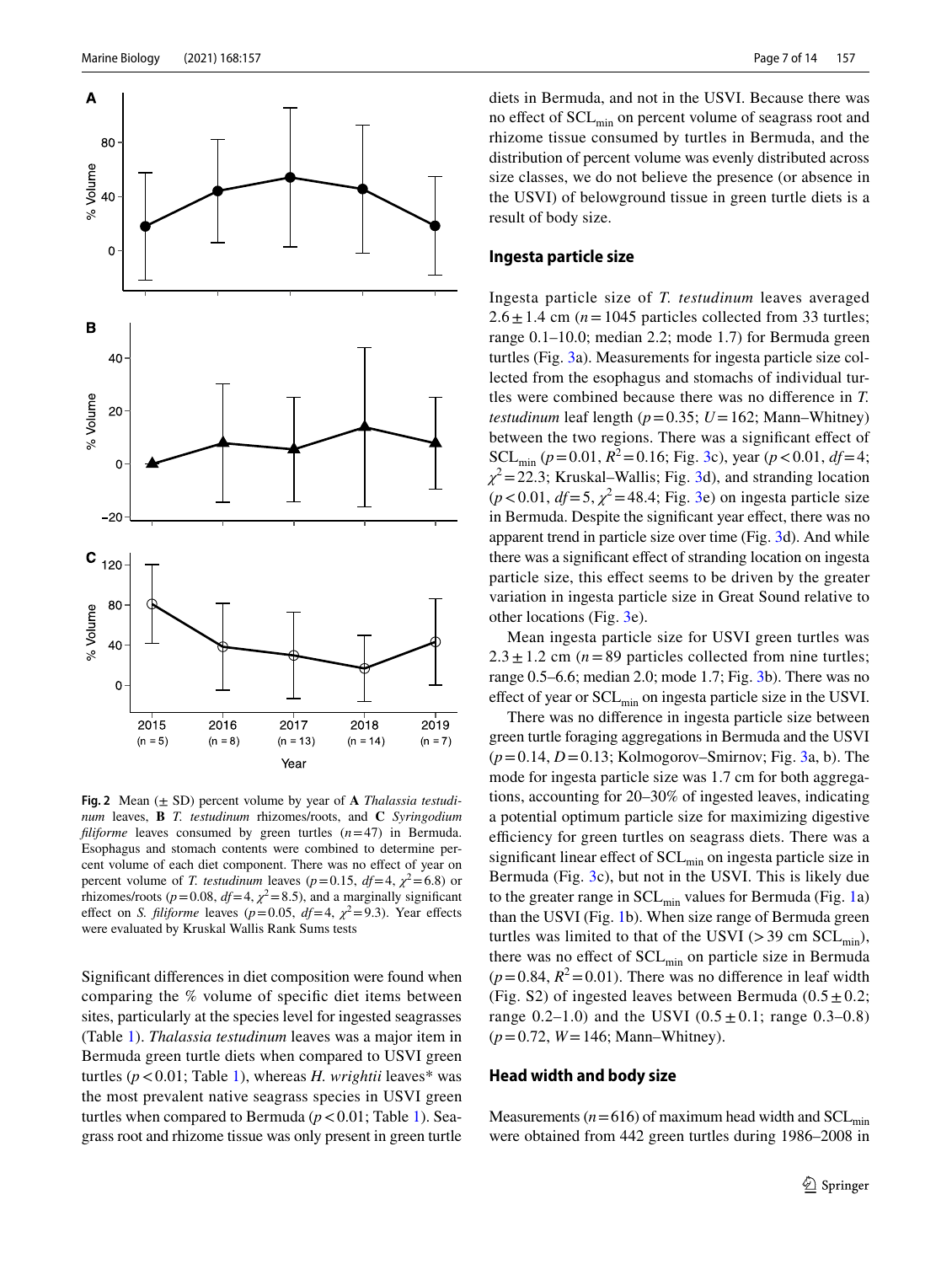<span id="page-7-0"></span>**Fig. 3** Ingesta particle size of *Thalassia testudinum* leaves (length in cm) consumed by green turtles from **A** Bermuda (*n*=1045 particles, collected from 33 turtles) and **B** U.S. Virgin Islands (USVI) (*n*=89 particles, collected from 9 turtles). When available, the length of up to 30 T*. testudinum* leaves were measured in each esophagus and stomach sample. Ingesta particle size did not difer between the two sites (*p*=0.14, *D*=0.13; Kolmogorov–Smirnov). There was a signifcant efect of **C** straight carapace length  $(SCL_{min})$  $(p=0.01, R^2=0.16)$ , **D** year  $(p<0.01, df=4; \chi^2=22.3)$ , and **E** stranding location ( $p < 0.01$ ,  $df=5$ ,  $\chi^2$  = 48.4) on ingesta particle size in Bermuda. These factors did not afect ingesta particle size in the USVI. Effects of SCL<sub>min</sub> on the mean particle size for each turtle were assessed with linear regression. Year and stranding location efects were assessed by Kruskal Wallis and Dunns posthoc tests; letters above error bars denote diferences among years or locations. Abbreviations for stranding location in Bermuda are as follows: *CH* Castle Harbour, *GS* Great Sound, *HS* Harrington Sound, *N* Northern Coast, *SGH* St. Georges Harbour, *W* Western Coast



Union Creek, Great Inagua, Bahamas. Mean maximum head width was  $7.5 \pm 1.2$  cm (range 4.6–10.7; median 7.6) and mean SCL<sub>min</sub> was  $47.6 \pm 9.3$  cm (range 24.8–73.8; median 48.0). There was a positive linear relationship between maximum head width and  $SCL_{\text{min}} (p < 0.01, R^2 = 0.96;$  Fig. [4](#page-8-0)). Because head width is a proxy for gape width (Herrel et al. [2002](#page-12-20);

Marshall et al. [2014\)](#page-12-21), this result indicates that green turtles are capable of increasing bite size with body size.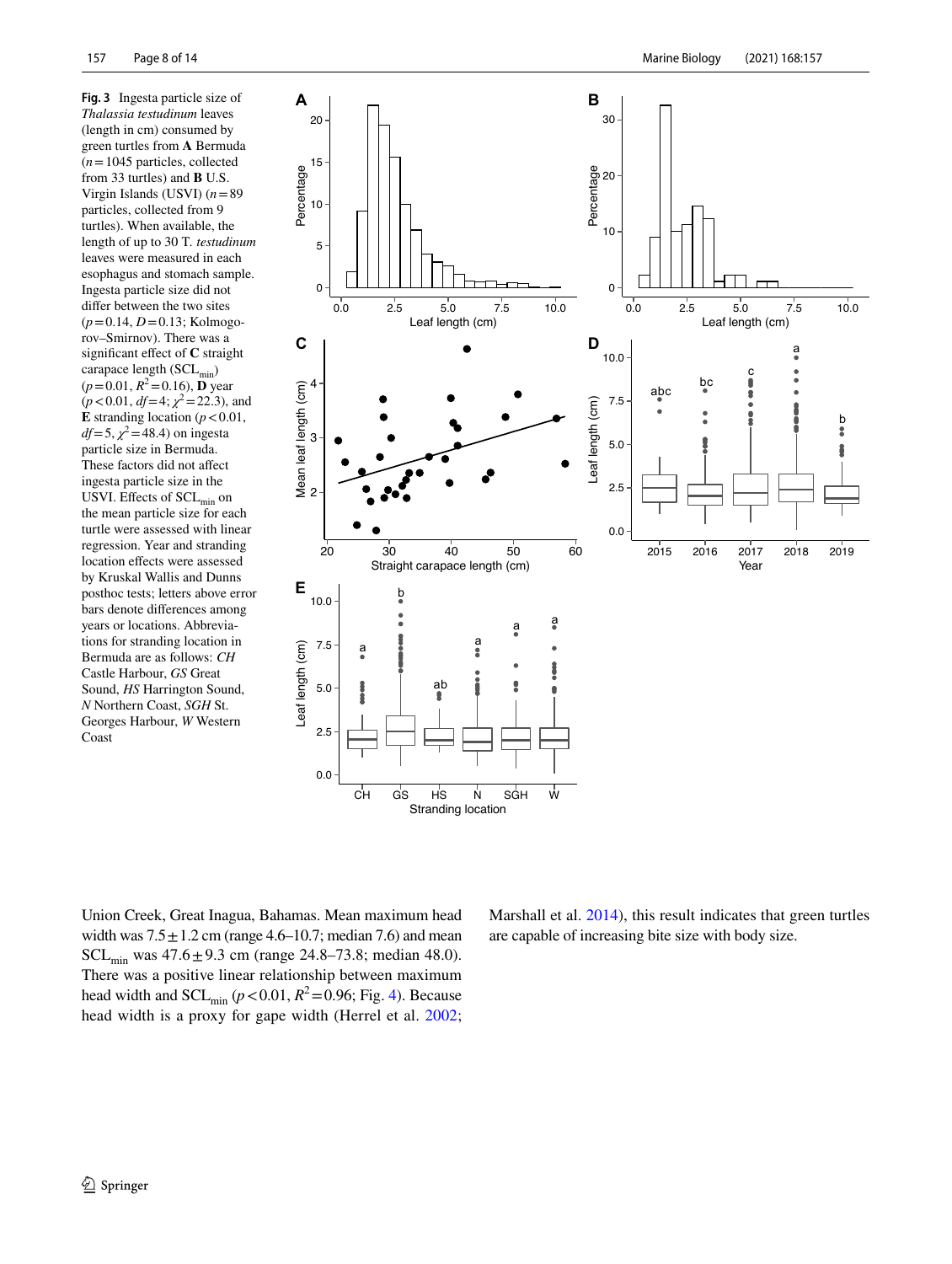

<span id="page-8-0"></span>**Fig. 4** Graphical summary of the relationship between maximum head width and straight carapace length  $(SCL_{min})$  of green turtles in Union Creek, Great Inagua, Bahamas ( $n=616$ ;  $p < 0.01$ ,  $R^2 = 0.96$ ).  $SCL_{\text{min}}$  was measured from the midpoint of the anterior nuchal scute to the midpoint between the last pair of marginal scutes

# **Discussion**

## **Ontogenetic diet shifts and prevalence of herbivory across foraging sites**

Juvenile green turtles in the Northwest Atlantic (NWA) recruit from oceanic habitats to neritic foraging grounds at 20–25 cm (Bjorndal [1997\)](#page-11-0), and transition to primarily herbivorous diets (Reich et al. [2007](#page-13-9); Jones and Seminoff [2013;](#page-13-10) Burgett et al. [2018\)](#page-11-6). Green turtles will then move among neritic foraging grounds as they grow to maturity (Bolten [2003;](#page-11-7) Meylan et al. [2011](#page-12-24)). The green turtle foraging aggregation at Buck Island Reef National Monument in the USVI has a predominantly herbivorous diet, consisting mostly of seagrasses (Table [1\)](#page-5-0). This result is not surprising considering green turtles sampled in our study were>39 cm  $SCL_{\text{min}}$  (Fig. [1b](#page-4-0)), and these individuals likely used other developmental habitats and completed the transition to herbivory prior to arriving at foraging grounds in the USVI. In addition, an herbivorous diet was expected for this foraging aggregation (see Daniels and Hart 2014) because of the central locale of this site within the range for green turtles in the NWA, which are typically associated with herbivory (Mortimer [1981;](#page-13-6) Esteban et al. [2020\)](#page-12-15).

The Bermuda Platform is at the northern limit of the green turtle range in the NWA. Green turtles recruit to neritic foraging areas on the Bermuda Platform directly from oceanic environments, arriving at sizes comparable to other foraging grounds in the NWA (Meylan et al. [2011\)](#page-12-24). Bermuda green turtles exhibit strong site fdelity to neritic foraging grounds, sometimes for several years (Meylan et al. [2011](#page-12-24)).

For example, fve turtles examined during this study had originally been live-captured and tagged by the Bermuda Turtle Project up to 10 years before they stranded (Bermuda Turtle Project, unpublished data). Using stable isotope analysis, Burgett et al. [\(2018\)](#page-11-6) showed strong variability in green turtle diets across size classes  $(SCL_{min})$  in Bermuda (mean  $\pm$  SD, 38.4  $\pm$  10.5 cm; range 25.1–68.9 cm), but larger turtles consumed mostly seagrass. Because our study sampled green turtles within a similar  $SCL_{min}$  range (Fig. [1a](#page-4-0)) as that in Burgett et al. ([2018\)](#page-11-6) and peripheral, cooler foraging sites are typically associated with omnivory, one might have expected to fnd that diets of Bermuda green turtles would be more omnivorous when compared to the USVI, and that SCL<sub>min</sub> would have an effect on diet composition. However, diets of Bermuda green turtles in our study were largely herbivorous (>90% seagrass and algae; Table [1](#page-5-0)), and there was no effect of  $SCL_{min}$  on diet composition. The disparity in results between the two studies is likely due to use of stable isotopes (Burgett et al. [2018\)](#page-11-6) versus gut contents to assess diet—the former measuring diet components incorporated into the tissue and the latter measuring those ingested. Both approaches come with limitations (see Esteban et al. [2020](#page-12-15)). For example, a green turtle foraging aggregation can appear to be omnivorous based on stable isotope composition, when in fact, the composition is attributable to variation in primary production and nutrient cycling rather than prey consumption (Vander Zanden et al. [2013\)](#page-13-18). In addition, stable isotope composition of Bermuda turtles may still refect the more omnivorous diet from their oceanic habitats even after individuals have started consuming plant matter, because isotope signatures in the epidermal tissue can refect a previous diet within 1 year (Seminoff et al. [2006\)](#page-13-19). While gut content analyses offer an opportunity to assess diet on a fne-scale, samples only represent the diets of individuals over a short time frame. However, gut content analyses do have a distinct advantage for assessing important metrics for digestive processes, including ingesta particle size.

### **Optimal ingesta particle size for herbivory in green turtles**

The ability to reduce food particle size is critical to maximizing digestive efficiency and rates of fermentation in herbivores (Bjorndal et al. [1990;](#page-11-10) Lanyon and Sanson [2006](#page-12-18)), particularly for reptiles that lack the ability to masticate (Fritz et al. [2010](#page-12-19)). Green turtles have at least two adaptations to their herbivorous diet. First, their gut microfora digests ~ 90% of cellulose in the diet and produces short–chain fatty acids, an important energy source for turtles (Bjorndal [1979\)](#page-11-14). Second, they select a more digestible diet by repetitively cropping seagrasses, yielding younger and more nutritious leaves (Bjorndal [1980\)](#page-11-9) and smaller particle sizes. Reduction of ingesta particle size in green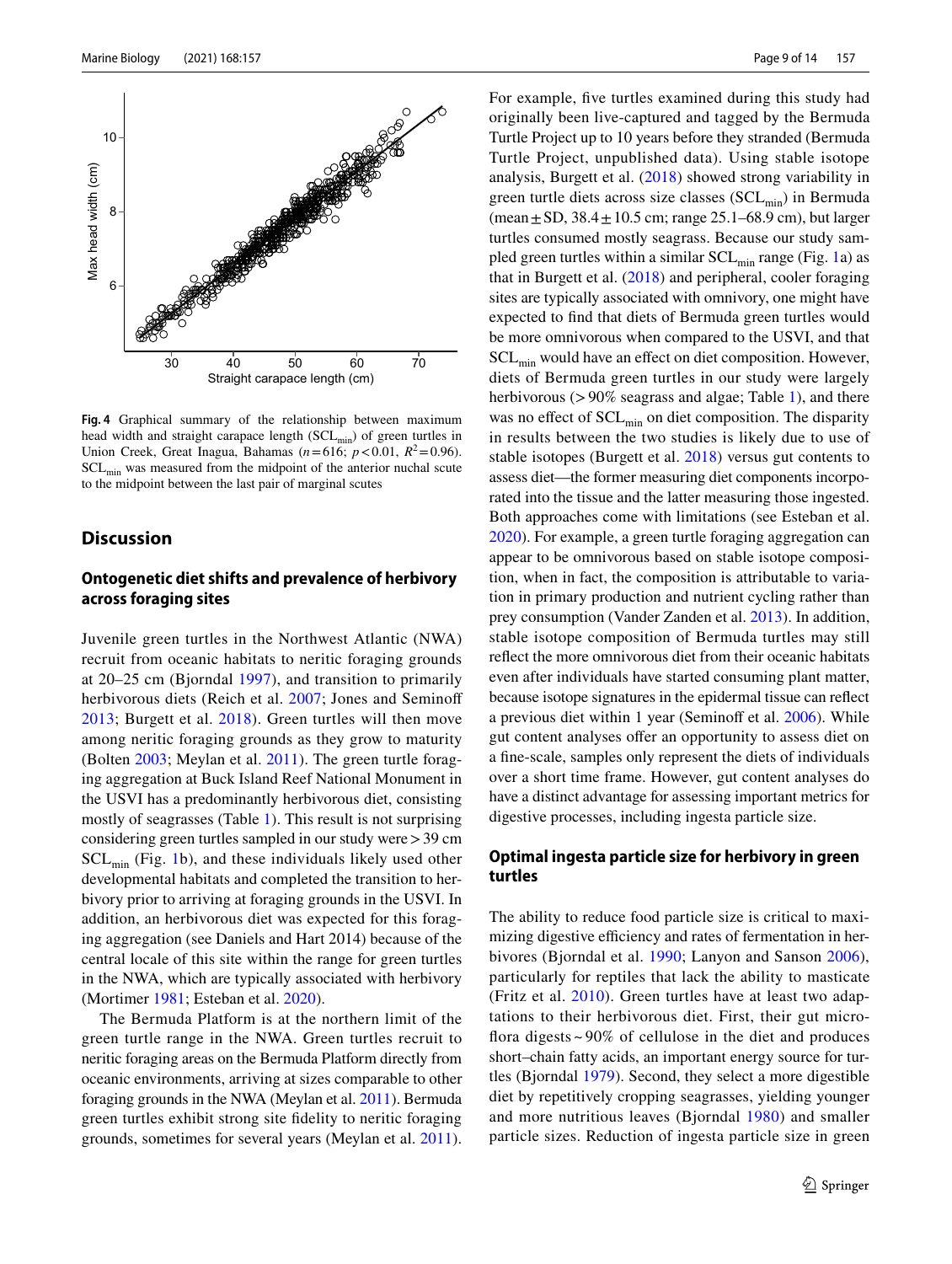turtles has important implications for maximizing digestive efficiency, supporting higher growth rates, and facilitating the transition from omnivory to herbivory in juveniles.

Ingesta particle size (mean $\pm$ SD) did not differ between green turtle foraging aggregations in Bermuda  $(2.6 \pm 1.4 \text{ cm})$ and the USVI  $(2.3 \pm 1.2 \text{ cm})$ , and both aggregations had the same mode (1.7 cm; 20–30% of ingested leaves) for the length of ingested *T. testudinum* leaves (Fig. [3](#page-7-0)a, b). Because this similarity occurs in foraging aggregations from two geographically distinct areas and green turtles are capable of increasing bite size with body size (discussed below), this result may be indicative of an optimal ingesta particle size for maximizing intake of digestible matter, digestive efficiency, and fermentation rates in green turtles on seagrass diets.

The positive linear relationship between head width (a proxy for gape width) and body size  $(SCL_{min})$  in green turtles (Fig. [4\)](#page-8-0) clearly indicates that they are capable of increasing bite size with growth, similar to other herbivores (e.g. Shipley et al. [1994\)](#page-13-12). Because green turtles lack the ability to masticate (Fritz et al. [2010](#page-12-19)) and the breakdown of cellulose in seagrass leaves does not occur until food items reach the cecum and colon (Bjorndal [1979\)](#page-11-14), ingesta particle size of seagrass leaves recovered from the esophagus and stomach region should exhibit a relationship with body size that is comparable to that of bite size and body size. Similar to other reptilian herbivores (e.g. Bjorndal and Bolten [1992](#page-11-15)), there was a positive linear efect of green turtle body size  $(SCL_{\text{min}})$  on ingesta particle size in Bermuda (Fig. [3](#page-7-0)c), but not in the USVI. Because the USVI foraging aggregation is comprised of larger turtles (>39 cm) over a narrower range of  $SCL_{\text{min}}$  (Fig. [1\)](#page-4-0), and there was no effect of  $SCL_{\text{min}}$  on particle size in Bermuda for turtles>39 cm, the ability to consume an optimal particle size is not regulated by body size in larger individuals—although, these patterns should be evaluated for adults. The ability to reduce and consume an optimal ingesta particle size would have important implications for green turtle growth, especially for juveniles undergoing an ontogenetic diet shift. Mechanisms for reducing ingesta particle size for green turtles on seagrass diets include small bite size and cultivation grazing behavior.

Small bite size is a mechanism that enables small-bodied herbivores to meet mass-specifc nutrient requirements by improving the physical structure and nutrient quality of the diet. During the juvenile life stage of a herbivorous freshwater turtle, small bite size allows for increased intake and digestive processing, yielding rates of digestive efficiency comparable to adults (Bjorndal and Bolten [1992\)](#page-11-15). Small bite size decreases ingesta particle size (Bjorndal and Bolten [1992\)](#page-11-15), which increases the surface-to-volume ratio that is exposed to microbial attack and promotes rapid digestion (Bjorndal et al. [1990](#page-11-10)). High mortality is associated with juvenile green turtles undergoing the ontogenetic diet shift (Meylan et al. [2011](#page-12-24)), during which the composition of gut microbiota slowly changes to support an herbivorous diet (Campos et al. [2018](#page-11-16)). Small bite size may play a critical role in facilitating an efficient transition of gut microbiota to support herbivory through achieving an optimum ingesta particle size (1.7 cm) that promotes rapid digestion via microbial hindgut fermentation and stimulates growth rates.

Cultivation grazing of seagrasses is also likely to fulfll an important role in reducing ingesta particle size in green turtles, in addition to increasing the nutrient quality of seagrass leaves (Bjorndal [1980](#page-11-9); Moran and Bjorndal [2007](#page-12-17)) and stimulating leaf growth (Gulick et al. [2020,](#page-12-13) [2021](#page-12-14)). Repetitive cropping reduces the length of leaves relative to neighboring ungrazed areas, which should allow turtles to select for and maintain an optimum leaf length. However, the efects of seagrass morphological characteristics on the bite size and intake of green turtles must be evaluated to further understand how green turtles use cultivation grazing to optimize their foraging strategy (Gulick et al. In prep).

## **Use of ingesta particle size to assess green turtle responses to seagrass declines**

As seagrass meadows continue to decline globally due to several anthropogenic threats (e.g. climate change, eutrophication) (Orth et al. [2006;](#page-13-2) Waycott et al. [2009;](#page-13-3) Grech et al. [2012](#page-12-5)), concerns for overgrazing by recovering green turtle populations continue to be raised (Fourqurean et al. [2010,](#page-12-6) [2019](#page-12-7); Kelkar et al. [2013;](#page-12-8) Christianen et al. [2014\)](#page-11-2). Bermuda is emblematic of this issue (Fourqurean et al. [2010,](#page-12-6) [2019\)](#page-12-7) because of the declines in seagrasses across the Bermuda Platform (Murdoch et al. [2007](#page-13-14); Fourqurean et al. [2010](#page-12-6); Manuel et al. [2013\)](#page-12-23) and the increase in green turtle abundance since their near extirpation in the 1700s (Parsons [1962;](#page-13-20) Jackson et al. [2001](#page-12-4)). Green turtle gut contents from Bermuda and a reference site in the USVI where seagrasses are not in decline (Kendall et al. [2004](#page-12-25); Pittman et al. [2008](#page-13-15)), ofered an opportunity to evaluate ingesta particle size and diet composition as potential tools for assessing green turtle dietary responses to declines in forage availability.

We hypothesized that the following temporal trends would be observed in green turtle gut contents if seagrass availability and/or overgrazing is occurring at a foraging site: (1) a decrease in ingesta particle size; (2) a narrower range of values for ingesta particle size; (3) a decline in percent volume of seagrass leaves; and (4) an increase in percent volume of seagrass roots and rhizomes (see Christianen et al. [2014](#page-11-2)) and other food sources. During the time frame of our study in Bermuda (2015–2019), there were minimal temporal and stranding location efects on ingesta particle size and diet composition (Figs. [2](#page-6-0), [3](#page-7-0)c, d). Although seagrass root and rhizome tissue was detected in Bermuda green turtle diets and not in the USVI (Table [1\)](#page-5-0), it constituted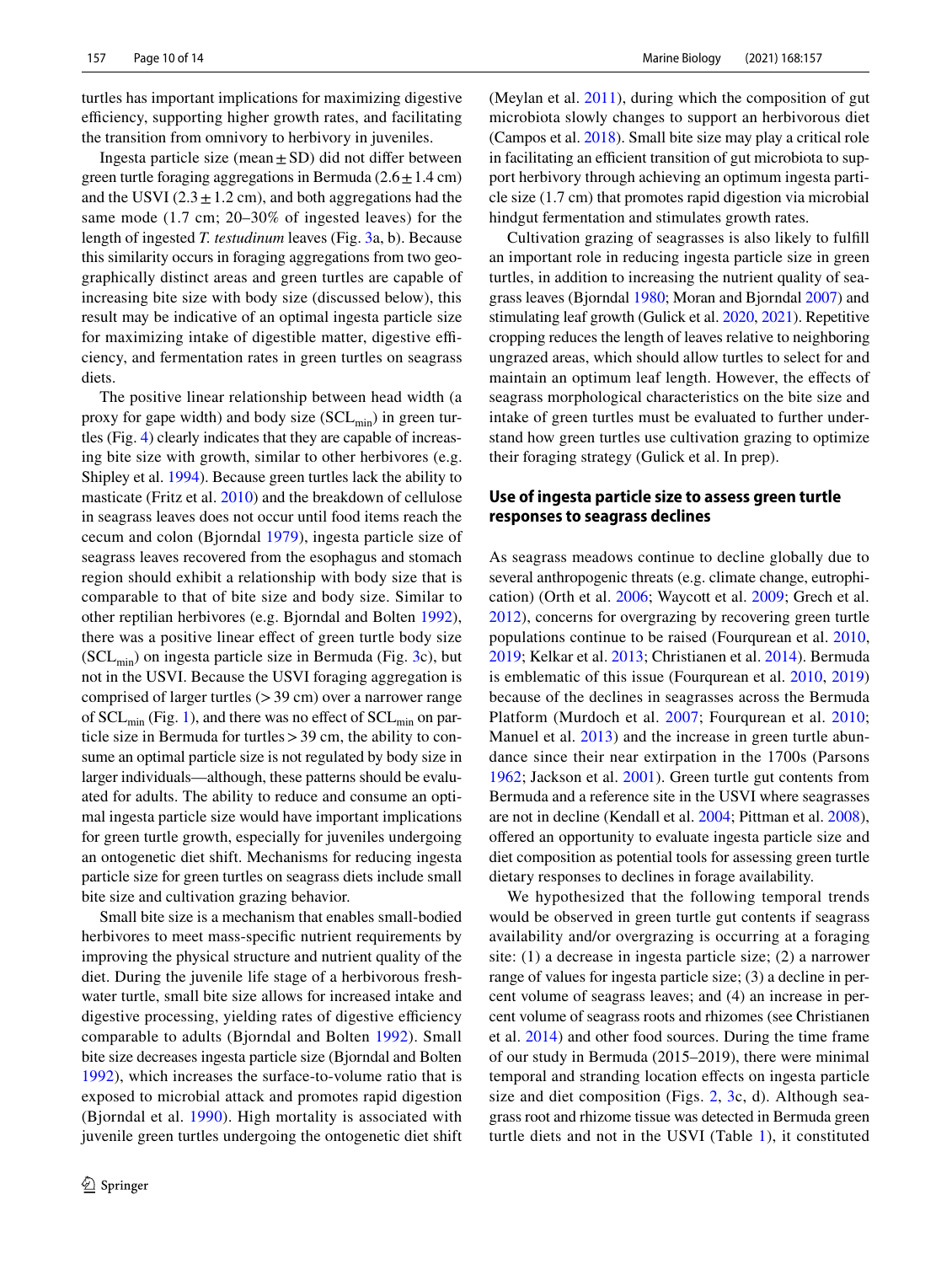only 8% volume of the diet and there was no temporal trend (Fig. [2b](#page-6-0)) to suggest increased consumption or destructive grazing behavior due to lack of forage resources (see Christianen et al. [2014\)](#page-11-2). We did not expect these results because gut contents were sampled over a 5-year time frame that overlaps with known declines of seagrass in the area (Bermuda Department of Environment and Natural Resources, unpublished data). In addition, Burgett et al. [\(2018\)](#page-11-6) found little diet variation among larger turtles during 2012–2013 that would indicate a shift away from seagrasses. Because these two studies span almost 7 consecutive years, one might conclude that the declines in seagrass availability in Bermuda had yet to be refected in green turtle diets or that green turtles were foraging in seagrass meadows that had not been documented. Since the latter is unlikely because of extensive seagrass mapping efforts in Bermuda (Murdoch et al. [2007](#page-13-14); Manuel et al. [2013](#page-12-23)), population demographics of the Bermuda foraging aggregation should be considered when interpreting the lack of a dietary response to seagrass declines based on stable isotope and gut content analyses.

Green turtles are capable of reducing their metabolism in response to changes in environmental conditions, and degradation of foraging habitats has been linked to regional declines in green turtle growth rates in the NWA (Bjorndal et al. [2017](#page-11-17)) and may afect recruitment and emigration rates in neritic foraging grounds (Chaloupka and Limpus [2001](#page-11-18); Bjorndal et al. [2019](#page-11-19); Christianen et al. [2019\)](#page-11-4). There is no trend in density (turtle captures  $ha^{-1}$ ), biomass (kg  $ha^{-1}$ ), or average SCL<sub>min</sub> of live-captured green turtles in Bermuda during 2015–2019, but average body mass signifcantly decreased during this period (Bermuda Turtle Project, unpublished data). Although the impact of seagrass declines in Bermuda is not refected in green turtle gut contents from this time period, the decline in green turtle body mass potentially indicates reduced intake and decreasing mass-growth rates of turtles in this foraging aggregation as a result of degrading foraging habitats. Therefore, we propose that ingesta particle size and diet composition can be valuable indicators for green turtle responses to declines in forage availability, when interpreted within the context of demographic parameters.

As green turtle populations continue to recover and some foraging aggregations rely on degraded foraging habitats, it will be critical to evaluate the interactive effects of natural stressors (e.g., grazing) and anthropogenic-driven stressors on seagrasses (e.g. eutrophication, shoreline runof, introduction of invasive species, climate change). This is particularly true for Bermuda, where the combined efects of green turtle grazing and other stressors could be driving seagrass declines. The potential consequences of degraded seagrass habitats on the productivity of green turtle populations should also be considered. Although the invasion of *H. stipulacea* at the USVI site is very recent (est. 2017; National Park Service, unpublished data), this seagrass was present in the diets of green turtles sampled during our study (Table [1\)](#page-5-0). Because *H. stipulacea* is lower in nutrient concentrations (%N and %P) compared to native seagrasses (Christianen et al. [2019\)](#page-11-4), the invasion of the USVI site may eventually impact green turtle habitat-use (see Christianen et al. [2019\)](#page-11-4) and growth rates. Intake and digestibility trials will be required to assess the nutritional value and associated impact of this invasive seagrass on green turtle productivity.

Recovery of the green turtle, after centuries of low abundance and ecological extinction (Jackson et al. [2001\)](#page-12-4), is resulting in dramatic ecosystem-wide shifts in the productivity and functioning of seagrass ecosystems (e.g. Johnson et al. [2017,](#page-12-11) [2020;](#page-12-12) Gulick et al. [2020](#page-12-13), [2021](#page-12-14); Christianen et al. [2021\)](#page-12-0). A historical perspective, an ecosystem-based approach to conservation, and recognition of the potential impacts of increased grazing pressure in degraded foraging habitats will be essential for correct interpretation of ecosystem changes as this marine mega-herbivore reassumes its ecological role in seagrass ecosystems.

**Supplementary Information** The online version contains supplementary material available at<https://doi.org/10.1007/s00227-021-03965-1>.

**Acknowledgements** This work was supported by the University of Florida (UF) Archie Carr Center for Sea Turtle Research through funds from the Jeff and Monette Fitzsimmons Fund and Disney Conservation Fund. Sampling in Bermuda was supported by the Atlantic Conservation Partnership, Bermuda Zoological Society, Sea Turtle Conservancy, Bermuda Aquarium Museum and Zoo, Helen Clay Frick Foundation, and Florida Fish and Wildlife Conservation Commission. Sampling in the USVI was supported by the U.S. Geological Survey (USGS) Natural Resources Preservation Program. Funding for the long-term study at Union Creek, Great Inagua, Bahamas was provided by the Disney Conservation Fund and U.S. National Marine Fisheries Service. We are grateful to the staff and volunteers at Bermuda Aquarium Museum and Zoo and to the students of the Bermuda Turtle Project feld course for assistance with necropsies and collection of diet samples from Bermuda turtles. We thank the National Park Service at Buck Island Reef National Monument, and USGS staf members Andrew Crowder, Mike Cherkiss, Thomas Selby, Andre Daniels, David Roche, and Devon Nemire-Pepe for feld assistance and sample collection in the USVI. Sampling in the Bahamas would not have been possible without the assistance of the Bahamas National Trust (BNT) and BNT wardens on Great Inagua: H. Nixon, R. Burrows, J. Nixon, S. Nixon, and T. Major. In addition, Morton Bahamas Ltd., U.S. Coast Guard Air Station Clearwater, and the people of Mathew Town (Inagua) provided invaluable logistical support. We are grateful to the Bahamas Department of Marine Resources for their support and permits to conduct research in The Bahamas. We thank Emma Long and Keyla Correia for their assistance with processing diet samples at UF. We appreciate the constructive feedback provided by Meg Lamont, Jefrey Seminof, and Lyndsey Howell that improved the manuscript. Any use of trade, frm, or product names is for descriptive purposes only and does not imply endorsement by the U.S. Government.

**Author contributions** AGG, ABB, and KAB conceived and designed the study. AGG, ABM, PAM, KMH, JAG, GR, ABB, and KAB collected the data and contributed to the planning and implementation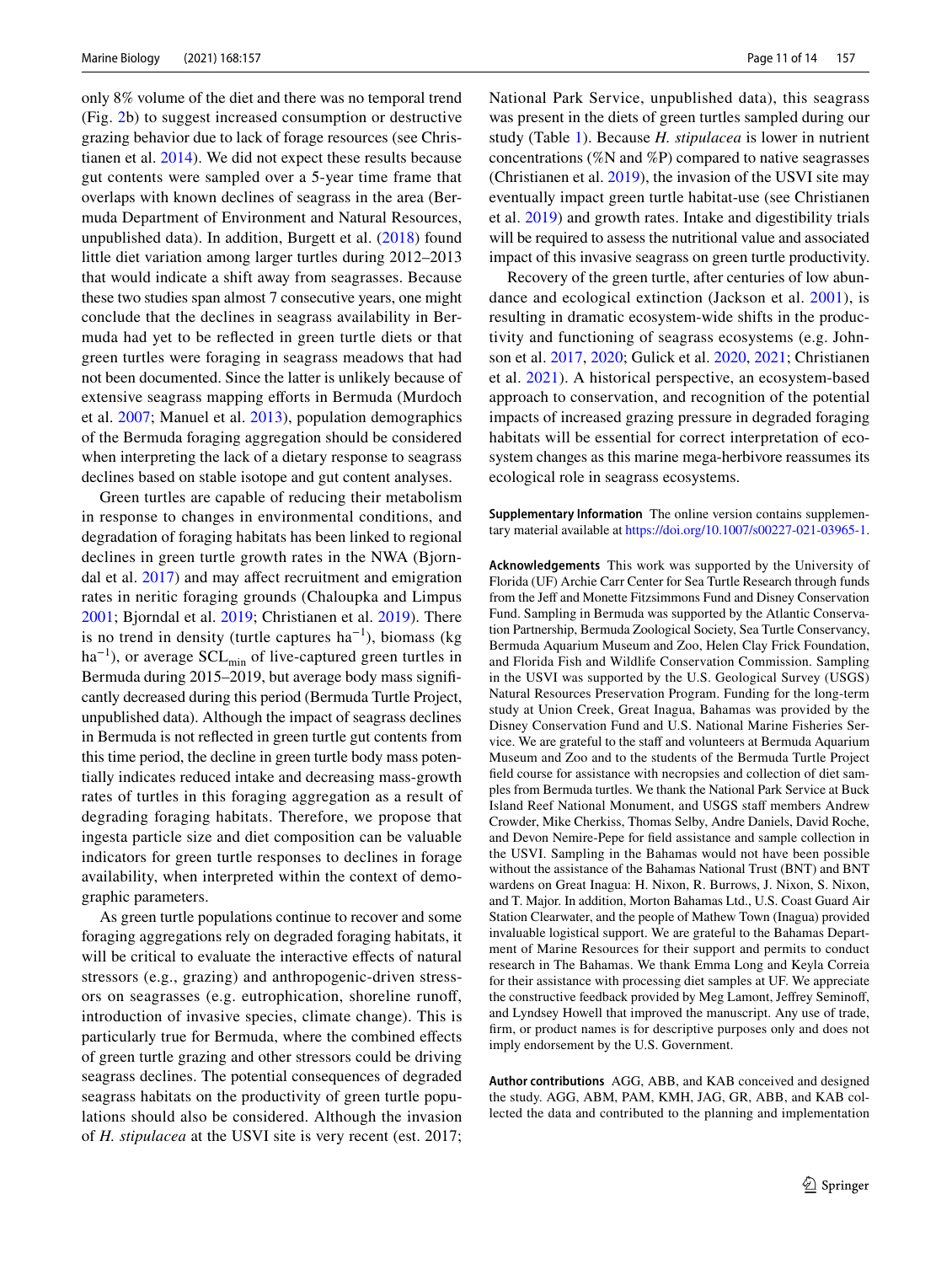of the study. AGG, ABB, and KAB analyzed the data. AGG wrote the manuscript with contributions and fnal approval from all authors.

**Funding** This work was supported by the University of Florida (UF) Archie Carr Center for Sea Turtle Research through funds from the Jeff and Monette Fitzsimmons Fund and Disney Conservation Fund. Sampling in Bermuda was supported by the Atlantic Conservation Partnership, Bermuda Zoological Society, Sea Turtle Conservancy, Bermuda Aquarium Museum and Zoo, Helen Clay Frick Foundation, and Florida Fish and Wildlife Conservation Commission. Sampling in the USVI was supported by the U.S. Geological Survey (USGS) Natural Resources Preservation Program. The long-term study at Union Creek, Great Inagua, Bahamas was funded by the Disney Conservation Fund and U.S. National Marine Fisheries Service.

**Data availability** The datasets generated during and/or analyzed during the current study are available from the corresponding author on reasonable request, and in Griffin et al. ([2020\)](#page-12-27).

#### **Declarations**

**Conflict of interest** The authors declare no conficts or competing interests.

**Ethics approval** Sampling in Bermuda for this project was permitted by the Government of Bermuda Department of Conservation Services (License 15-07-27-28) and the Bermuda Department of Natural and Environmental Resources (Licenses 16-07-27-54, 17071007, 2018071309, and 2019061105). International transportation of diet samples from Bermuda to the United States was carried out under CITES export permits from the Bermuda Department of Natural and Environmental Resources (16BM0008, 18BM0002, 18BM0005, 19BM0009) and CITES import permits from the U.S. Fish and Wildlife Service to the Florida Fish and Wildlife Conservation Commission (16US758093/9, 18US48288C/9) and the University of Florida Archie Carr Center for Sea Turtle Research (19US724540/9). Sampling in the USVI was permitted by the National Marine Fisheries Service (Permits 16146 and 20315, issued to K. Hart), National Park Service IACUC (USGS-SESC2014-02), U.S. Geological Survey IACUC (WARC\GNV 2017-04), and the National Park Service at Buck Island Reef National Monument (BUIS-2011-SCI-0012, BUIS-2014SCI-0009, BUIS-2016- SCI-0009, issued to K. Hart). The long-term study in Union Creek, Great Inagua, Bahamas was conducted under permits issued by the Bahamas Department of Marine Resources.

# **References**

- <span id="page-11-8"></span>Arthur KE, Boyle MC, Limpus CJ (2008) Ontogenetic changes in diet and habitat use in green sea turtle (*Chelonia mydas*) life history. Mar Ecol Prog Ser 362:303–311. [https://doi.org/10.](https://doi.org/10.3354/meps07440) [3354/meps07440](https://doi.org/10.3354/meps07440)
- <span id="page-11-3"></span>Atwood TB, Connolly RM, Ritchie EG, Lovelock CE, Heithaus MR, Hays GC, Fourqurean JW, Macreadie PI (2015) Predators help protect carbon stocks in blue carbon ecosystems. Nat Clim Chang 5:1038–1045.<https://doi.org/10.1038/nclimate2763>
- <span id="page-11-14"></span>Bjorndal KA (1979) Cellulose digestion and volatile fatty acid production in the green turtle, *Chelonia mydas*. Comp Biochem Physiol 63A:127–133
- <span id="page-11-9"></span>Bjorndal KA (1980) Nutrition and grazing behavior of the green turtle *Chelonia mydas*. Mar Biol 56:147–154
- <span id="page-11-0"></span>Bjorndal KA (1997) Foraging ecology and nutrition of sea turtles. The biology of sea turtles, vol I. CRC Press, Boca Raton, pp 213–246
- <span id="page-11-15"></span>Bjorndal KA, Bolten AB (1992) Body size and digestive efficiency in a herbivorous freshwater turtle: advantages of small bite size. Physiol Zool 65:1028–1039
- <span id="page-11-10"></span>Bjorndal KA, Bolten AB, Moore JE (1990) Digestive fermentation in herbivores: effect of food particle size. Physiol Zool 63:710-721
- <span id="page-11-12"></span>Bjorndal KA, Bolten AB, Lagueux CJ, Jackson DR (1997) Dietary overlap in three sympatric congeneric freshwater turtles (*Pseudemys*) in Florida. Chelonian Conserv Biol 2:430–433
- <span id="page-11-17"></span>Bjorndal KA, Bolten AB, Chaloupka M, Saba VS, Bellini C, Marcovaldi MAG, Santos AJB, Bortolon LFW, Meylan AB, Meylan PA et al (2017) Ecological regime shift drives declining growth rates of sea turtles throughout the West Atlantic. Glob Chang Biol 23:4556–4568
- <span id="page-11-19"></span>Bjorndal KA, Bolten AB, Chaloupka M (2019) Green turtle somatic growth dynamics: distributional regression reveals efects of differential emigration. Mar Ecol Prog Ser 616:185–195. [https://doi.](https://doi.org/10.3354/meps12946) [org/10.3354/meps12946](https://doi.org/10.3354/meps12946)
- <span id="page-11-13"></span>Brigitta I, van Tussenbroek Jorge, Cortés Rachel, Collin Ana C, Fonseca Peter MH, Gayle Hector M, Guzmán Gabriel E, Jácome Rahanna, Juman Karen H, Koltes Hazel A., Oxenford Alberto, Rodríguez-Ramirez Jimena, Samper-Villarreal Struan R, Smith John J, Tschirky Ernesto, Weil Judi, Hewitt (2014) Caribbean-Wide Long-Term Study of Seagrass Beds Reveals Local Variations Shifts in Community Structure and Occasional Collapse. PLoS ONE 9(3):e90600. [https://doi.org/10.1371/journal.pone.](https://doi.org/10.1371/journal.pone.0090600) [0090600](https://doi.org/10.1371/journal.pone.0090600)
- <span id="page-11-11"></span>Bolten AB (1999) Techniques for measuring sea turtles. In: Eckert KL, Bjorndal KA, Abreu-Grobois FA, Donnelly M (eds) Research and management techniques for the conservation of sea turtles. IUCN/ SSC Marine Turtle Specialist Group, New York, pp 1–5
- <span id="page-11-7"></span>Bolten AB (2003) Variation in sea turtle life history patterns: neritic vs. oceanic development stages. In: Lutz PL, Musick JA, Wyneken J (eds) The biology of sea turtles, vol II. CRC Press, Washington, pp 243–257
- <span id="page-11-6"></span>Burgett CM, Burkholder DA, Coates KA, Fourqurean VL, Kenworthy WJ, Manuel SA, Outerbridge ME, Fourqurean JW (2018) Ontogenetic diet shifts of green sea turtles (*Chelonia mydas*) in a midocean developmental habitat. Mar Biol 165:1–12. [https://doi.org/](https://doi.org/10.1007/s00227-018-3290-6) [10.1007/s00227-018-3290-6](https://doi.org/10.1007/s00227-018-3290-6)
- <span id="page-11-16"></span>Campos P, Guivernau M, Prenafeta-boldú FX, Cardona L (2018) Fast acquisition of a polysaccharide fermenting gut microbiome by juvenile green turtles *Chelonia mydas* after settlement in coastal habitats. Microbiome 6:1–11. [https://doi.org/10.1186/](https://doi.org/10.1186/s40168-018-0454-z) [s40168-018-0454-z](https://doi.org/10.1186/s40168-018-0454-z)
- <span id="page-11-5"></span>Cardona L, Aguilar A, Pazos L (2009) Delayed ontogenic dietary shift and high levels of omnivory in green turtles (*Chelonia mydas*) from the NW coast of Africa. Mar Biol 156:1487–1495. [https://](https://doi.org/10.1007/s00227-009-1188-z) [doi.org/10.1007/s00227-009-1188-z](https://doi.org/10.1007/s00227-009-1188-z)
- <span id="page-11-18"></span>Chaloupka M, Limpus C (2001) Trends in abundance of sea turtles resident in southern Great Barrier Reef waters. Biol Conserv 102:235–249
- <span id="page-11-1"></span>Chaloupka M, Bjorndal KA, Balazs GH, Bolten AB, Ehrhart LM, Limpus CJ, Suganuma H, Troëng S, Yamaguchi M (2008) Encouraging outlook for recovery of a once severely exploited marine megaherbivore. Glob Ecol Biogeogr 17:297–304
- <span id="page-11-2"></span>Christianen MJA, Herman PMJ, Bouma TJ, Lamers LPM, van Katwijk MM, van Der Heide T, Mumby PJ, Silliman BR, Engelhard SL, van De Kerk M, Kiswara W, van De Koppel J (2014) Habitat collapse due to overgrazing threatens turtle conservation in marine protected areas. Proc R Soc B Biol Sci 281:20132890. [https://doi.](https://doi.org/10.1098/rspb.2013.2890) [org/10.1098/rspb.2013.2890](https://doi.org/10.1098/rspb.2013.2890)
- <span id="page-11-4"></span>Christianen MJA, Smulders FOH, Engel MS, Nava MI, Willis S, Debrot AO, Palsbøll PJ, Vonk JA, Becking LE (2019) Megaherbivores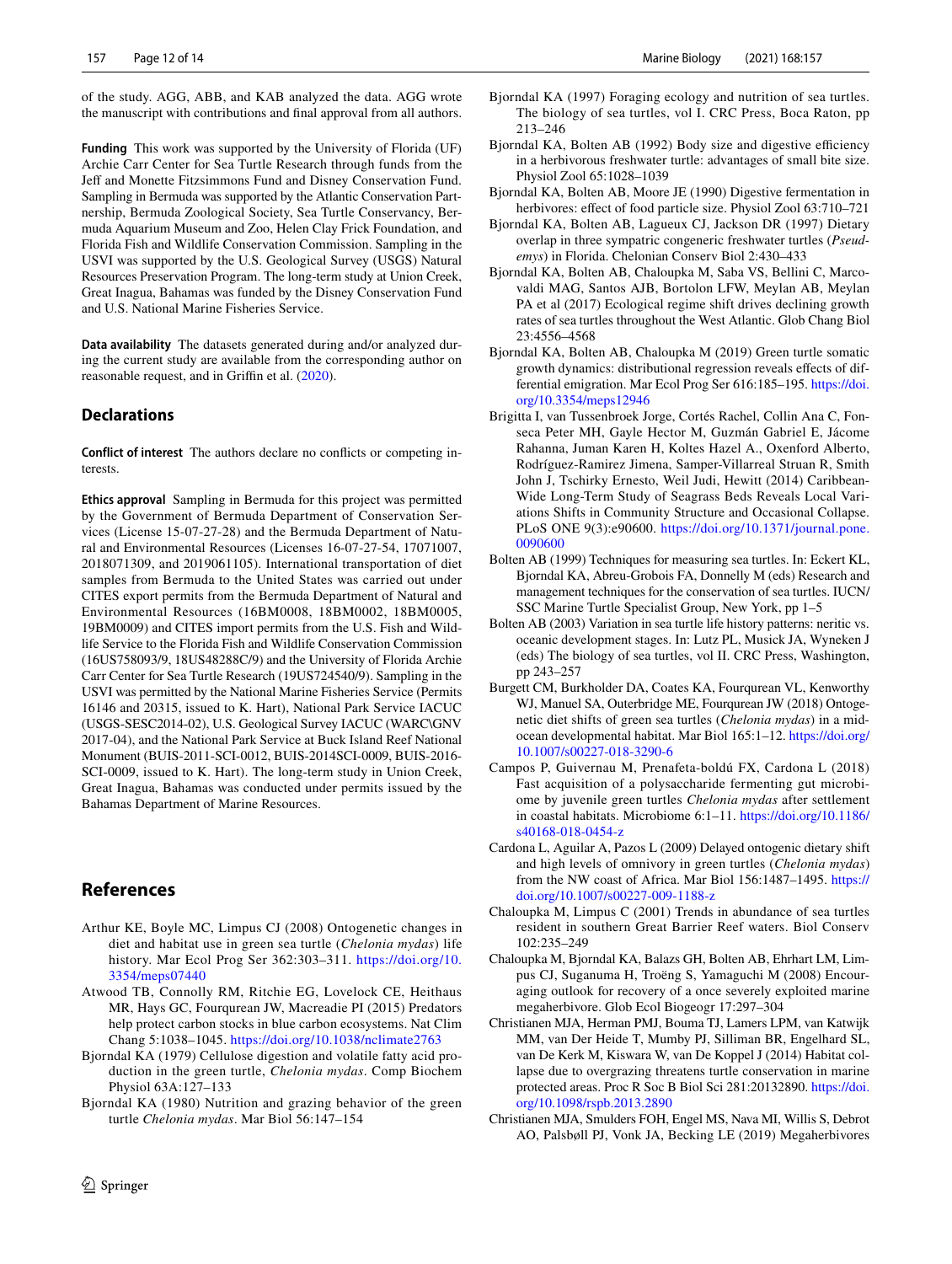may impact expansion of invasive seagrass in the Caribbean. J Ecol 107:45–57. <https://doi.org/10.1111/1365-2745.13021>

- <span id="page-12-0"></span>Christianen MJA, van Katwijk MM, van Tussenbroek BI, Pagès JF, Ballorain K, Kelkar N, Arthur R, Alcoverro T (2021) A dynamic view of seagrass meadows in the wake of successful green turtle conservation. Nat Ecol Evol. [https://doi.org/10.1038/](https://doi.org/10.1038/s41559-021-01433-z) [s41559-021-01433-z](https://doi.org/10.1038/s41559-021-01433-z)
- <span id="page-12-29"></span>Cook M, Reneker JL, Nero RW, Stacy BA, Hanisko DS, Wang Z (2021) Use of drift studies to understand seasonal variability in sea turtle stranding patterns in Mississippi. Front Mar Sci 8:659536. [https://](https://doi.org/10.3389/fmars.2021.659536) [doi.org/10.3389/fmars.2021.659536](https://doi.org/10.3389/fmars.2021.659536)
- <span id="page-12-28"></span>Daniels AM, Hart KM (2016) A comparison of foraging habits of juvenile green sea turtles in South Florida and the Caribbean. In: Belskis L, Frey A, Jenson M, LeRoux R, Stewart KR (eds) Proceedings of the 34th annual symposium on sea turtle biology and conservation. NOAA Technical Memorandum, p 151
- <span id="page-12-3"></span>Domning DP (2001) Sirenians, seagrasses, and Cenozoic ecological change in the Caribbean. Palaeogeogr Palaeoclimatol Palaeoecol 166:27–50. [https://doi.org/10.1016/S0031-0182\(00\)00200-5](https://doi.org/10.1016/S0031-0182(00)00200-5)
- <span id="page-12-15"></span>Esteban N, Mortimer JA, Stokes HJ, Laloë JO, Unsworth RKF, Hays GC (2020) A global review of green turtle diet: sea surface temperature as a potential driver of omnivory levels. Mar Biol 167:183.<https://doi.org/10.1007/s00227-020-03786-8>
- <span id="page-12-6"></span>Fourqurean JW, Manuel SA, Coates KA, Kenworthy WJ, Smith SR (2010) Efects of excluding sea turtle herbivores from a seagrass bed: overgrazing may have led to loss of seagrass meadows in Bermuda. Mar Ecol Prog Ser 419:223–232. [https://doi.org/10.](https://doi.org/10.3354/meps08853) [3354/meps08853](https://doi.org/10.3354/meps08853)
- <span id="page-12-7"></span>Fourqurean JW, Manuel SA, Coates KA, Massey SC, Kenworthy WJ (2019) Decadal monitoring in Bermuda shows a widespread loss of seagrasses attributable to overgrazing by the green sea turtle *Chelonia mydas*. Estuaries Coasts 42:1524–1540. [https://doi.org/](https://doi.org/10.1007/s12237-019-00587-1) [10.1007/s12237-019-00587-1](https://doi.org/10.1007/s12237-019-00587-1)
- <span id="page-12-19"></span>Fritz J, Hummel J, Kienzle E, Streich WJ, Clauss M (2010) To chew or not to chew: fecal particle size in herbivorous reptiles and mammals. J Exp Zool Part A Ecol Genet Physiol 313 A:579–586. <https://doi.org/10.1002/jez.629>
- <span id="page-12-1"></span>Gaynor KM, Daskin JH, Rich LN, Brashares JS (2020) Postwar wildlife recovery in an African savanna: evaluating patterns and drivers of species occupancy and richness. Anim Conserv. [https://doi.org/](https://doi.org/10.1111/acv.12661) [10.1111/acv.12661](https://doi.org/10.1111/acv.12661)
- <span id="page-12-5"></span>Grech A, Chartrand-Miller K, Erftemeijer P, Fonseca M, McKenzie L, Rasheed M, Taylor H, Coles R (2012) A comparison of threats, vulnerabilities and management approaches in global seagrass bioregions. Environ Res Lett 7:024006. [https://doi.org/10.1088/](https://doi.org/10.1088/1748-9326/7/2/024006) [1748-9326/7/2/024006](https://doi.org/10.1088/1748-9326/7/2/024006)
- <span id="page-12-27"></span>Grifn LP, Smith BJ, Cherkiss MS, Crowder AG, Pollock CG, Starr ZH, Danylchuk AJ, Hart KM (2020) Space use and relative habitat selection for immature green turtles within a Caribbean marine protected area. Anim Biotelemetry. [https://doi.org/10.1186/](https://doi.org/10.1186/s40317-020-00209-9) [s40317-020-00209-9](https://doi.org/10.1186/s40317-020-00209-9)
- <span id="page-12-13"></span>Gulick AG, Johnson RA, Pollock CG, Hillis-Starr ZM, Bolten AB, Bjorndal KA (2020) Recovery of a large herbivore changes regulation of seagrass productivity in a naturally grazed Caribbean ecosystem. Ecology 101:e03180.<https://doi.org/10.1002/ecy.3180>
- <span id="page-12-14"></span>Gulick AG, Johnson RA, Pollock CG, Hillis-Starr ZM, Bolten AB, Bjorndal KA (2021) Recovery of a cultivation grazer: a mechanism for compensatory growth of *Thalassia testudinum* in a Caribbean seagrass meadow grazed by green turtles. J Ecol 109:3031– 3045.<https://doi.org/10.1111/1365-2745.13718>
- <span id="page-12-26"></span>Hart KM, Iverson AR, Benscoter AM, Fujisaki I, Cherkiss MS, Pollock C, Lundgren I, Hillis-Starr Z (2017) Resident areas and migrations of female green turtles nesting at Buck Island Reef National Monument, St. Croix, US Virgin Islands. Endanger Species Res 32:89–101
- <span id="page-12-9"></span>Heithaus MR, Alcoverro T, Arthur R, Burkholder DA, Coates KA, Christianen MJA, Kelkar N, Manuel SA, Wirsing AJ, Kenworthy WJ, Fourqurean JW (2014) Seagrasses in the age of sea turtle conservation and shark overfshing. Front Mar Sci 1:1–6. [https://](https://doi.org/10.3389/fmars.2014.00028) [doi.org/10.3389/fmars.2014.00028](https://doi.org/10.3389/fmars.2014.00028)
- <span id="page-12-20"></span>Herrel A, O'Reilly JC, Richmond AM (2002) Evolution of bite performance in turtles. J Evol Biol 15:1083–1094. [https://doi.org/10.](https://doi.org/10.1046/j.1420-9101.2002.00459.x) [1046/j.1420-9101.2002.00459.x](https://doi.org/10.1046/j.1420-9101.2002.00459.x)
- <span id="page-12-22"></span>Herren RM, Bagley DA, Bresette MJ, Holloway-Adkins KG, Clark DR, Witherington BE (2018) Sea turtle abundance and demographic measurements in a marine protected area in the Florida Keys, USA. Herpetol Conserv Biol 13:224–239
- <span id="page-12-16"></span>Howell LN, Shaver DJ (2021) Foraging habits of green sea turtles (*Chelonia mydas*) in the Northwestern Gulf of Mexico. Front Mar Sci 8:2013–2014. <https://doi.org/10.3389/fmars.2021.658368>
- <span id="page-12-4"></span>Jackson JBC, Kirby MX, Berger WH, Bjorndal KA, Botsford LW, Bourque BJ, Bradbury RH, Cooke R, Erlandson J, Estes JA, Hughes TP, Kidwell S, Lange CB, Lenihan HS, Pandolf JM, Peterson CH, Steneck RS, Tegner MJ, Warner RR (2001) Historical overfshing and the recent collapse of coastal ecosystems. Science 293:629–638. <https://doi.org/10.1126/science.1059199>
- <span id="page-12-10"></span>James RK, Christianen MJA, van Katwijk MM, de Smit JC, Bakker ES, Herman PMJ, Bouma TJ (2020) Seagrass coastal protection services reduced by invasive species expansion and megaherbivore grazing. J Ecol. <https://doi.org/10.1111/1365-2745.13411>
- <span id="page-12-11"></span>Johnson RA, Gulick AG, Bolten AB, Bjorndal KA (2017) Blue carbon stores in tropical seagrass meadows maintained under green turtle grazing. Sci Rep 7:1–11. [https://doi.org/10.1038/](https://doi.org/10.1038/s41598-017-13142-4) [s41598-017-13142-4](https://doi.org/10.1038/s41598-017-13142-4)
- <span id="page-12-12"></span>Johnson RA, Gulick AG, Constant N, Bolten AB, Smulders FOH, Christianen MJA, Nava MI, Kolasa K, Bjorndal KA (2020) Seagrass ecosystem metabolic carbon capture in response to green turtle grazing across Caribbean meadows. J Ecol. [https://doi.org/](https://doi.org/10.1111/1365-2745.13306) [10.1111/1365-2745.13306](https://doi.org/10.1111/1365-2745.13306)
- <span id="page-12-8"></span>Kelkar N, Arthur R, Marbà N, Alcoverro T, Marba N, Alcoverro T (2013) Greener pastures? High-density feeding aggregations of green turtles precipitate species shifts in seagrass meadows. J Ecol 101:1158–1168.<https://doi.org/10.1111/1365-2745.12122>
- <span id="page-12-25"></span>Kendall MS, Battista T, Hillis-Starr Z (2004) Long term expansion of a deep *Syringodium fliforme* meadow in St. Croix, US Virgin Islands: The potential role of hurricanes in the dispersal of seeds. Aquat Bot 78:15–25
- <span id="page-12-18"></span>Lanyon JM, Sanson GD (2006) Mechanical disruption of seagrass in the digestive tract of the dugong. J Zool 270:277–289. [https://doi.](https://doi.org/10.1111/j.1469-7998.2006.00135.x) [org/10.1111/j.1469-7998.2006.00135.x](https://doi.org/10.1111/j.1469-7998.2006.00135.x)
- <span id="page-12-23"></span>Manuel SA, Coates KA, Kenworthy WJ, Fourqurean JW (2013) Tropical species at the northern limit of their range: composition and distribution in Bermuda's benthic habitats in relation to depth and light availability. Mar Environ Res 89:63–75. [https://doi.org/10.](https://doi.org/10.1016/j.marenvres.2013.05.003) [1016/j.marenvres.2013.05.003](https://doi.org/10.1016/j.marenvres.2013.05.003)
- <span id="page-12-21"></span>Marshall CD, Wang J, Rocha-Olivares A, Godinez-Reyes C, Fisler S, Narazaki T, Sato K, Sterba-Boatwright BD (2014) Scaling of bite performance with head and carapace morphometrics in green turtles (*Chelonia mydas*). J Exp Mar Bio Ecol 451:91–97. [https://](https://doi.org/10.1016/j.jembe.2013.11.004) [doi.org/10.1016/j.jembe.2013.11.004](https://doi.org/10.1016/j.jembe.2013.11.004)
- <span id="page-12-2"></span>Mazaris AD, Schofeld G, Gkazinou C, Almpanidou V, Hays GC (2017) Global sea turtle conservation successes. Sci Adv 3:e1600730.<https://doi.org/10.1126/sciadv.1600730>
- <span id="page-12-24"></span>Meylan PA, Meylan AB, Gray JA (2011) The ecology and migrations of sea turtles 8. Tests of the developmental habitat hypothesis. Bull Am Museum Nat Hist 357:1–70
- <span id="page-12-17"></span>Moran KL, Bjorndal KA (2007) Simulated green turtle grazing afects nutrient composition of the seagrass *Thalassia testudinum*. Mar Biol 150:1083–1092.<https://doi.org/10.1007/s00227-006-0427-9>